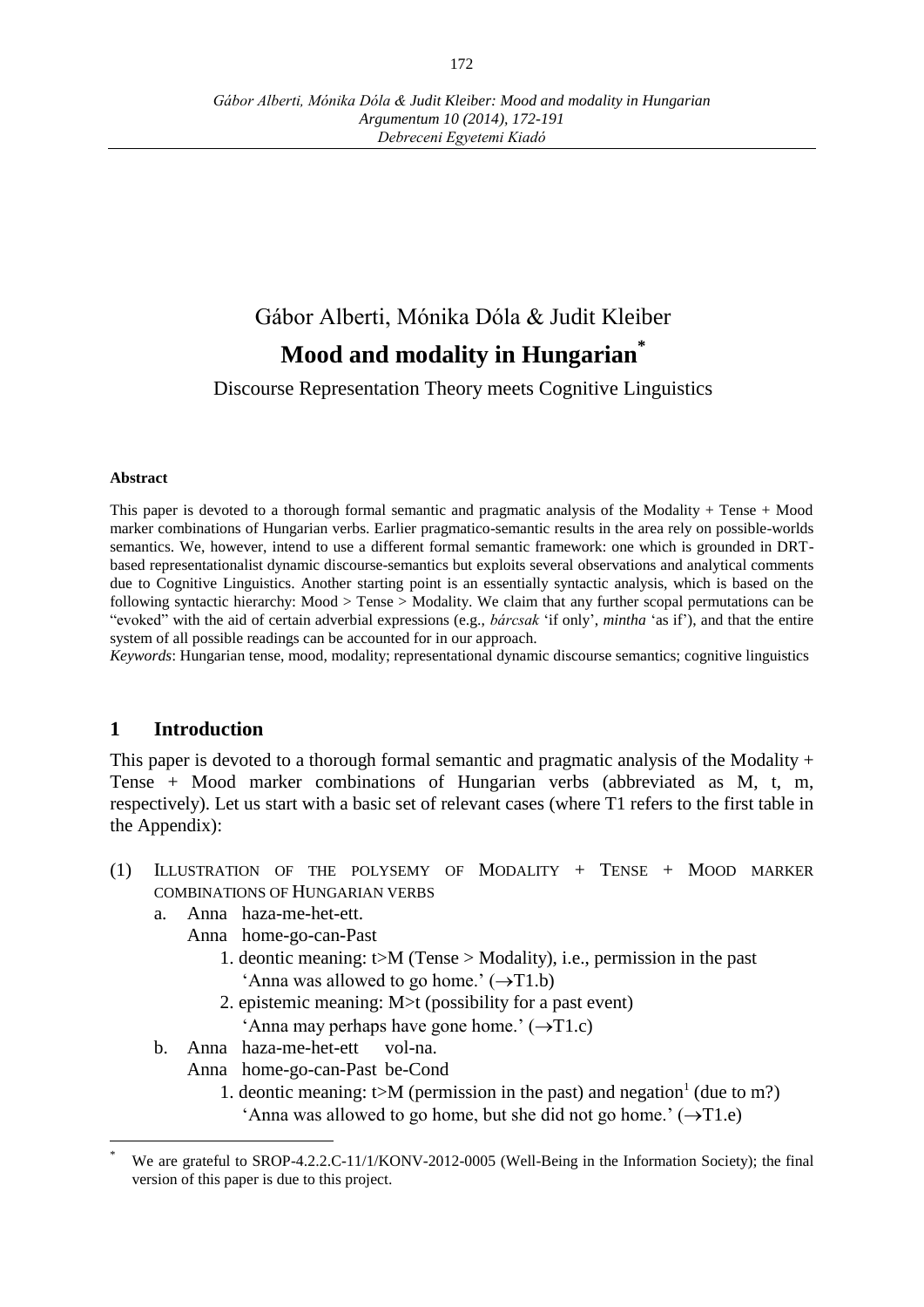| 2. bouletic meaning: desire (due to $m \oplus M$ ?) pertaining to a past event<br>'I really wish Anna had gone home.' $(\rightarrow T1.g")$ |  |  |  |  |
|---------------------------------------------------------------------------------------------------------------------------------------------|--|--|--|--|
| b'. Bárcsak Anna haza-me-het-ett<br>vol-na.                                                                                                 |  |  |  |  |
| if_only Anna home-go-can-Past be-Cond                                                                                                       |  |  |  |  |
| meaning: $m$ $\geq$ $\geq$ $M$ (desire pertaining to some permission in the past)                                                           |  |  |  |  |
| 'If only Anna would have been allowed to go home.' $(\rightarrow T1.g)$                                                                     |  |  |  |  |
| b". Mintha Anna haza-me-het-ett vol-na.                                                                                                     |  |  |  |  |
| As if Anna home-go-can-Past be-Cond                                                                                                         |  |  |  |  |
| meaning: $m$ $\geq$ $\geq$ $M$ (possibility for some permission in the past)                                                                |  |  |  |  |
| 'As if Anna had been allowed to go home.' $(\rightarrow T1.g')$                                                                             |  |  |  |  |
|                                                                                                                                             |  |  |  |  |

Bartos's (2000) analysis serves as a starting point. It is based on the syntactic hierarchy shown in (2a) below, according to which certain semantic (scopal) hierarchies can be qualified as regular (2b). Bartos observes that further semantic possibilities are also available in Hungarian. He attributes their appearance to the fact that the syntactic presence of a mood or a modality marker may occur without the syntactic presence of the other one, and in a case like this, a mood or a modality marker is permitted to occupy the syntactic position of the other kind of marker (modality / mood). This makes it possible  $(2c)$  that a mood or a modality marker takes a scope order relative to tense, which is the reverse of their canonical order (2a).

- (2) REGULAR AND IRREGULAR SCOPE ORDERS ACCORDING TO BARTOS (2000), AND FURTHER POSSIBILITIES FOR SCOPE ORDERS
	- a. Rigid syntactic hierarchy of functional projections (based on Cinque's (1999) Universal Hierarchy of Functional Projections and Baker's (1985) Mirror Principle):  $Mood > Tense > Modality (m > t > M)$

|                | b. Scope orders qualified as "regular": |                                                                                      |
|----------------|-----------------------------------------|--------------------------------------------------------------------------------------|
|                | $m > t > M$ :                           | $T1.g-g'$ (see also $(1b'-b'')$ above)                                               |
|                | $m > t$ :                               | $T1.f-f$                                                                             |
|                | $t > M$ :                               | T1.b (see reading $(1a.1)$ above)                                                    |
| $\mathbf{c}$ . |                                         | Scope orders qualified as "irregular" but possible (due to the fact that m and M can |
|                |                                         |                                                                                      |

occupy each other's position if they are not simultaneously present:  $t > m$ : T1.d

 $M > t$ : T1.c (see reading (1a.2) above)

d. Scope orders qualified as impossible by Bartos (2000):

 $t > M + negation (t>M>m$ ?): T1.e (see reading (1b.1) above)  $t>m>M$  (?):  $T1.e'$  (see also (3a) below) M>t>m: T1.e" (see also (3b) below)  $m_{\text{speaker's desire}} > t$  (m>M>t or M>m>t?): T1.g" ((1b.2), (3c))

We claim that there are readings (2d) which can be attributed to further scopal permutations or are not easy to associate with any scopal order; they can be "evoked" (or disambiguated) with the aid of such adverbial expressions as *bárcsak* ((1b'), (3a)), *boldogan* 'happily' (3b), *igazán* 'really' (3c), or *mintha* 'as if' (1b").

 $\overline{a}$ 

Why is negation mentioned here? See the corresponding translation.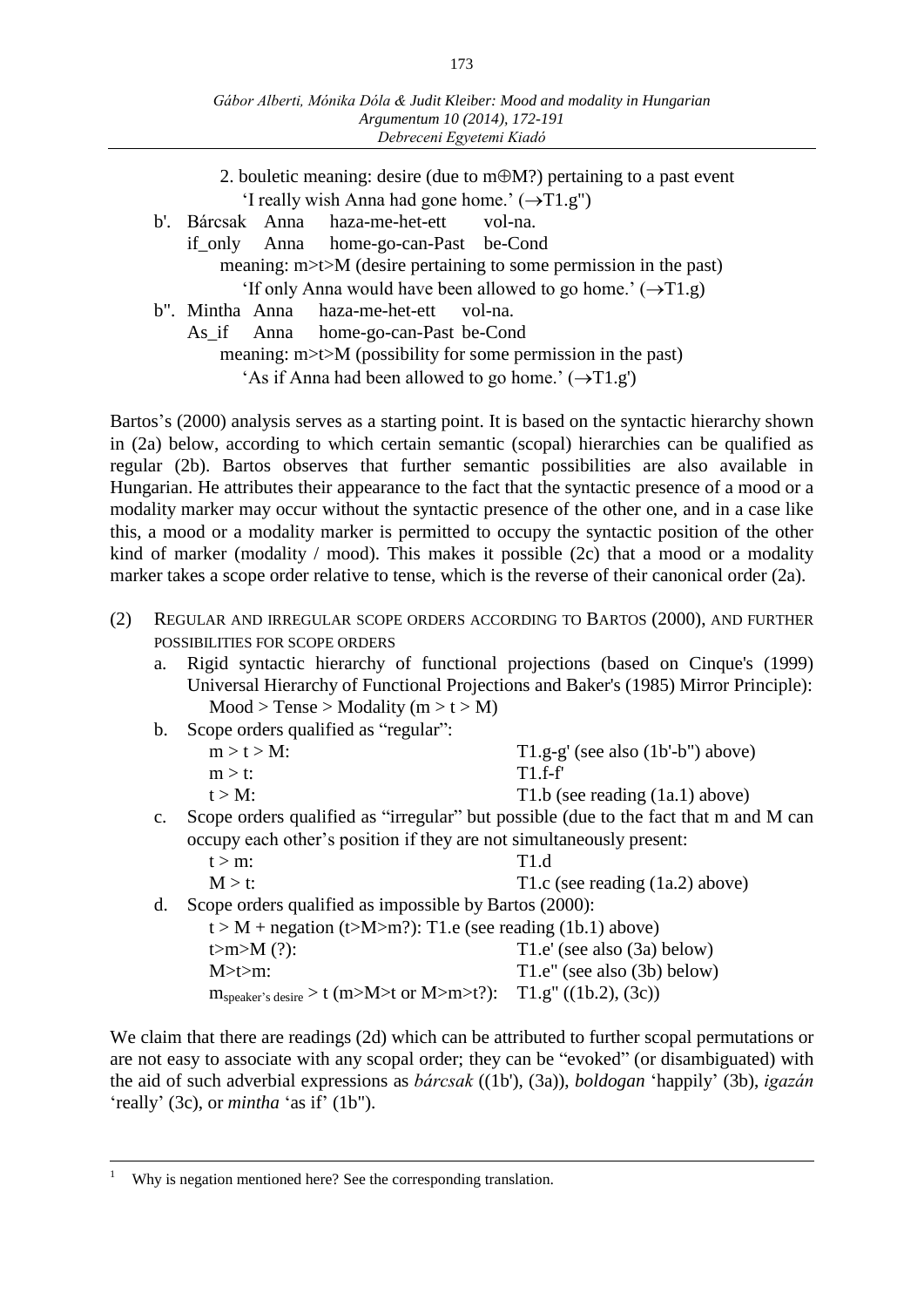- (3) ILLUSTRATION OF THE "IMPOSSIBLE" SCOPE ORDERS
	- a. Arra vágytam, bárcsak Anna haza-me-het-ett vol-na. that.Sub wish.Past.1Sg if\_only Anna home-go-can-Past be.Cond 'I wished Anna had been allowed to go home.'  $(\rightarrow T1.e')$
	- b. Anna boldogan haza-me-het-ett vol-na. Anna happily home-go-can-Past be-Cond 'Anna could have gone home happily.'  $(\rightarrow T1.e'')$
	- c. Anna igazán haza-me-het-ett vol-na. Anna really home-go-can-Past be-Cond Anna should have really gone home.'  $(\rightarrow T1.g")$

In contrast to Bartos's syntactic approach, our pragmatico-semantic approach is able to account for these cases (2d). A crucial element in our proposal is that it attributes the appearance of such meaning factors as negation (in reading T1.e (1b.1) above) and the speaker's desire (in reading T1.g" ((1b.2), (3c)) above) to two different kinds of "semantic blending" between the contribution of mood and modality (see (1b.2), for instance; to be detailed in Figures 1-2 in section 3).

As for other model-theoretic semantic approaches to the topic, Eszes's findings (2005), relying on Kratzer's (1991) possible-worlds semantics, are available in the area. We, however, intend to use another, a DRT-based (Kamp *et al.* 2011) "representationalist" dynamic discourse-semantic framework in our approach. This is because we accept Pollard's (2007: 33) criticism on mainstream Kripke/Montague-inspired possible-worlds semantics: "the idea of taking worlds as a primitive of semantic theory is a serious misstep" (see Alberti & Kleiber 2012). We also exploit several observations and analytical comments on deontic, bouletic and epistemic meaning factors due to Cognitive Linguistics (Pelyvás 1998, 2001, 2013).

# **2 Foundations of eALIS**

The pragmatico-semantic theory that our analyses are based upon is  $\Re$ eALIS: *REciprocal And Lifelong Interpretation System* (Alberti 2005, 2009, 2011, Alberti & Kleiber 2012, Alberti, Vadász & Kleiber 2014, Kleiber & Alberti 2014, Farkas & Ohnmacht 2012). It can be introduced as a new "post-Montagovian" (Dowty et al. 1981) theory concerning the formal interpretation of sentences which constitute coherent discourses (Asher & Lascarides 2003, Kamp et al. 2011). It has in its center a *lifelong* model of lexical, interpersonal and cultural/encyclopedic knowledge of interpreters, which also includes their *reciprocal* knowledge on each other. The forty-page-long formal definition of the theory is available here: http://lingua.btk. pte.hu/realispapers.

In this approach, Kamp-style DRSs—gigantic ones, of course—are used as *lifelong* representations of the interpreters' *information states*. What in (post-) Montagovian discoursesemantic analyses serve as objects with the role of *possible worlds* are in this model embedded DRS boxes, which are practically finite information pools not closed under logical operations. Due to an unbounded embedding of "boxes", we can express interpreters' beliefs / desires / intentions (BDI) including the hearer–speakers' / interpreters' BDI's concerning the BDI's (concerning the BDI's)\* of each other. An interpreter's information state, thus, is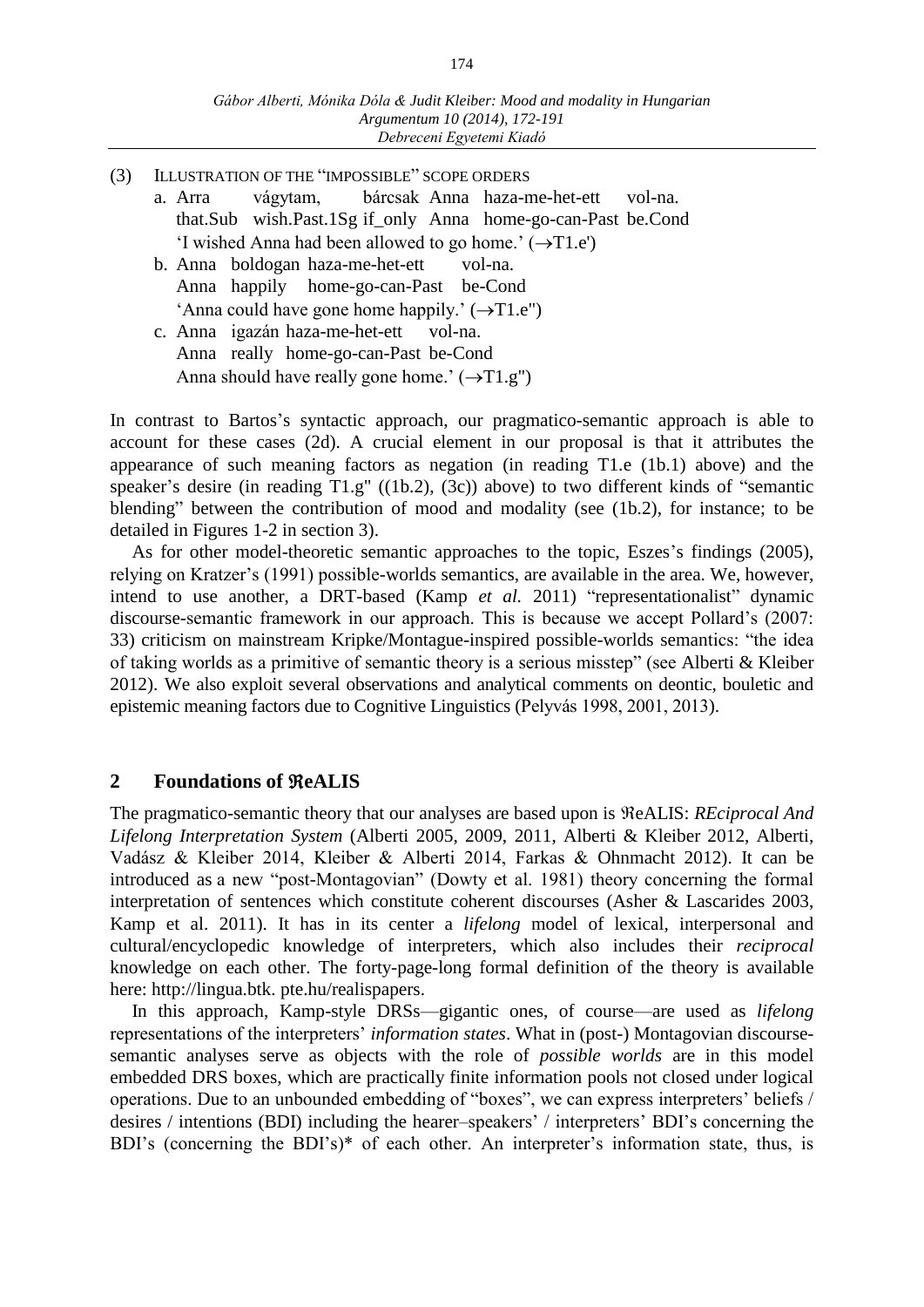captured formally as a labeled tree-system of "worldlets" (the above mentioned finite information pools), and can practically be construed as the description of his/her mind.

This is the point where model-theoretic formal semantics can meet Cognitive Linguistics due to our new ontology (i.e., due to our radical re-arrangment of the components of DRT). We have learnt from Pelyvás's papers (1998: 118, 2001: 11-12, 2013: 270, 273-274) that language system cannot be described without considering its human use in communication, and prominently the speaker's and the hearer's role in this, including their subjective construal concerning these roles, that is, the often highly complex speaker-oriented perspective. We should consider, thus, all the "objective" forces relevant in a relationship and associate them with the participants of a situation. Compared to model-theoretic possible-worlds semantics, eALIS follows Cognitive Linguistics in assuming that propositions are to be tested not against arbitrary possible worlds but against specific possible-world-like constructions determined in the interlocutory situation.

We can implement this approach within a complete model of interpreters' minds in communication with each other as follows: A "worldlet index"  $\gamma$  (see (4a') below), or rather, a set  $\Gamma$  of worldlet-indices (4a), is assigned to each referent within the DRS-style "box structure" of their discourse-semantic representations in order to show the position(s) / level(s) of that worldlet index in this "box structure". We will discuss what this set  $\Gamma$  of sequences of quadruples consists of, and how this construction can capture intensionality, for instance, in such (Hungarian) linguistic expressions as the irregular adjective *állítólagos* 'alleged', the modal adverb *valószínűleg* 'likely', the modal verbs *sajnál* 'be sorry', *bevesz* 'buy/swallow/accept' and *rájön* 'realize' (see also Alberti & Károly 2012), or the discourse markers *ugye* (e.g., 'he is..., isn't he?'), *is* 'also' and *vajon* 'if' (see also Kleiber & Alberti 2014).

As for how the particular elements forming a sentence contribute to the meaning of the given sentence, two kinds of elements should be distinguished. The contribution of certain elements is some semantic "content" (which can practically be captured by simple first-order formulas); while other elements are responsible for the (pragmatico-semantic) placement embedding—of these pieces of information into certain worldlets within certain interpreters' information states, i.e., for capturing their intensional character. Note that there are words / morphemes which provide both semantic content and intensional information at the same time. It is also worth saying in advance that surprisingly many linguistic elements trigger what might be called a "prism effect": one and the same piece of information can belong to more than one, or to even a great number of, worldlets.

Let us start with the analysis of clitics, which can be regarded as the principal means of the above-mentioned intensional embedding. A straightforward starting point can be the pragmatico-semantic analysis of a simple interrogative sentence containing no clitics, like the one in (4b) below. As it is established by Kleiber and Alberti (2014), the worldlets mentioned in (4b'-b") are required to capture the intensional framework of the interrogative situation, under the assumption that it happens in an ideal way (essentially in the sense intended to be captured by Grice (1975) and his followers; see also Asher & Lascarides 2003).

The label provided in (4b') expresses that the (ideal) questioner is not aware of (BELieves) either the positive fact that the hearer is at home, or its negative variant (i.e., she is not at home); he simply lacks the relevant piece of information (0), at least at time  $\tau$ . That is why he is an ideal questioner: he asks a question because he needs some information. The same piece of information also belongs to the worldlet with label (4b"), which means that the ideal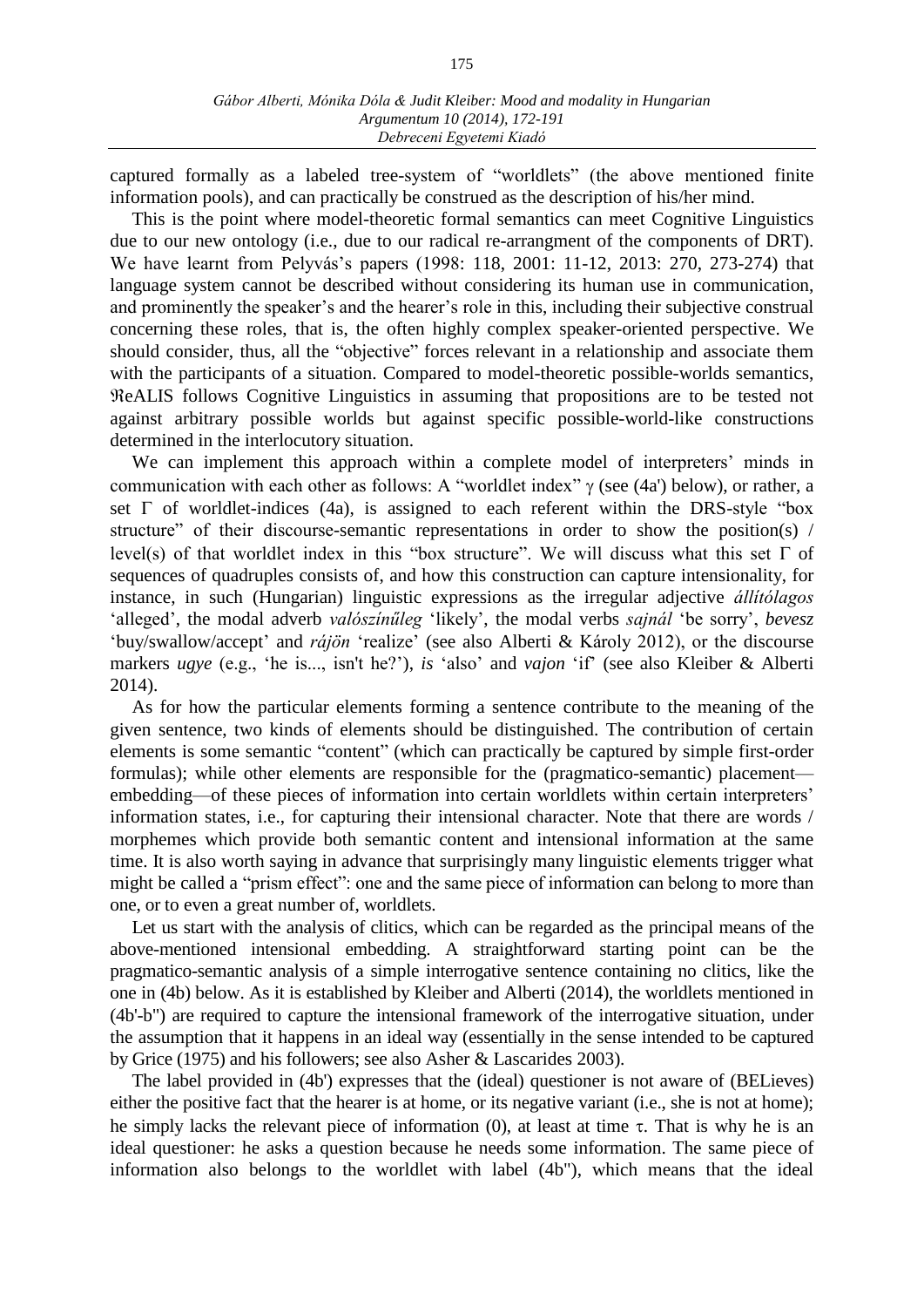questioner considers it likely (BEL<sub>great</sub>) that the selected answerer is aware of the truthconditional polarity (true or false:  $\theta$ ) of the given piece of information (that is why he is asking his partner). Further elements of  $\Gamma_s$ , the profile of the ideal speaker's ideal information state, will not be discussed here.

## (4) THE PRAGMATICO-SEMANTIC CONTRIBUTION OF CERTAIN HUNGARIAN CLITICS

- a.  $\Gamma = {\gamma^1, \gamma^2, ..., \gamma^N}$ , where...
- a'. ... for each  $n \in \{1, 2, ..., n\}, \gamma^n = \langle \langle \mu^n_1, \mu^n_1, \tau^n_1, \pi^n_1 \rangle, \langle \mu^n_2, \mu^n_2, \tau^n_2, \pi^n_2 \rangle, ..., \langle \mu^n_k, \mu^n_k, \tau^n_k, \pi^n_k \rangle \rangle$
- b. Otthon vagy? 'Are you at home?' (state s: "you are at home") home be.2Sg
- b'.  $\langle \langle \text{BEL}, r_{questioner}, \tau, 0 \rangle \rangle \in \Gamma_s$
- b".  $\langle \langle \text{BEL}_{\text{great}}, r_{\text{questioner}}, \tau, + \rangle, \langle \text{BEL}, r_{\text{answerer}}, \tau, \theta \rangle \rangle \in \Gamma_s$
- c. Ugye otthon vagy? 'You are at home, aren't you?' aren't\_you? home be.2Sg
- c'.  $\langle \langle \text{BEL}_{\text{great}}, r_{\text{questioner}}, \tau, + \rangle \rangle \in \Gamma_s$
- d. Otthon is vagy? 'Are you at home, like you wanted?' home also be.2Sg
- d'.  $\langle \langle \text{BEL}, r_{questioner}, \tau, + \rangle, \langle \text{INT}, r_{answerer}, \tau', + \rangle \rangle \in \Gamma_s$ , where  $\tau' < \tau$  (earlier point of time)
- e.  $\gamma$ <sup>"</sup>Vajon otthon vagy? cca. 'I am interested if you are at home.' if home be.2Sg
- e'. Ili vajon otthon van? cca. 'I am interested if Ili is at home.' Ili if home be.3Sg
- e".  $\langle \langle \text{BEL}_{\text{great}}, r_{\text{questioner}}, \tau, 0 \rangle, \langle \text{BEL}, r_{\text{answerer}}, \tau, + \rangle \rangle \in \Gamma_s$

The worldlet label provided in (4c') above exhibits the pragmatico-semantic contribution of the particle *ugye* (4c) to the interpretation of sentence (4b), which is the questioner's "bias" towards the positive truth value: the speaker declares that (s) he considers it likely (BEL<sub>great</sub>), though (s)he is not sure, that the hearer is at home.

The particle *is* 'also' (4d) pertains to the temporal parameter value of a worldlet. The questioner conveys that (s)he knows that the fact that the hearer is at home is to be regarded as the realization of an earlier  $(\tau)$  intention (INT) of the hearer.

The particle *vajon* 'if' (4e-e') serves the questioner's purpose of indicating that (s)he is aware of the fact that the interrogative situation is not ideal, since the truth value of the piece of information in question is not assumed (see  $\degree$  0' in the worldlet label provided in (4e")) to be at the potential answerers' disposal (cf. 4b"). That is this "reflective" or "dubious" character (Gärtner & Gyuris 2012: 401-402, 415-418; Gyuris 2013: 165-167) why question (4e) above is infelicitous: it is not likely that someone does not know if they are at home.

It is instructive to take a cross-linguistic look at the issue. The pragmatico-semantic contribution of the Hungarian particle *ugye* (4c), for instance, can be compared to that of the selection of the accusative case, instead of the partitive, in certain Finnish question types (5). The piece of information in question, eventuality or *infon* e (Seligman & Moss 1997), concerns the potential fact of Pekka's knowing Marja. Infon e is not at the questioner's disposal as a piece of sure knowledge (5b)—that is exactly why the questioner asked his question at all—but the selection of the accusative case is an indication of the questioner's bias towards the positive truth value of e (5c).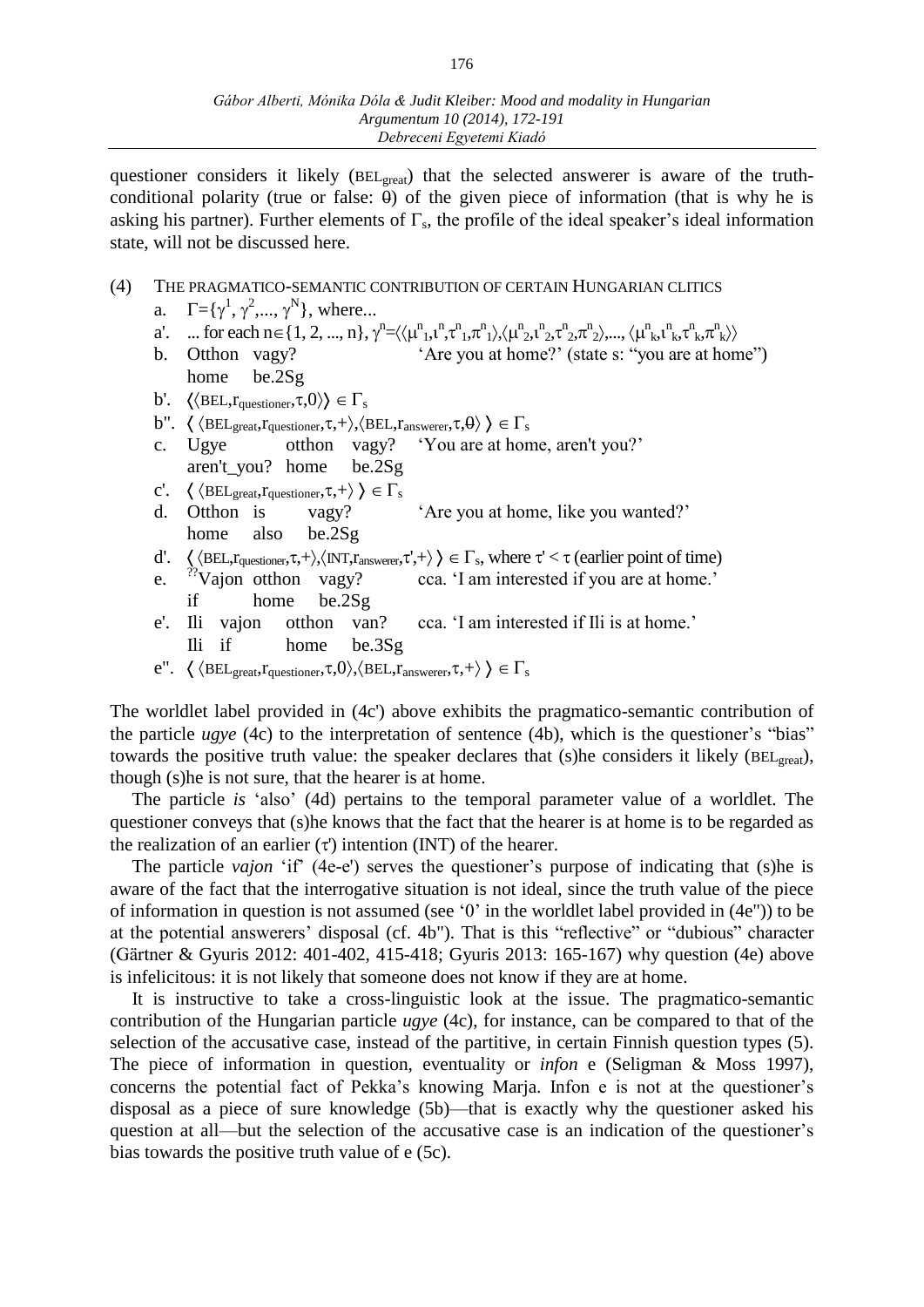- (5) THE PRAGMATICO-SEMANTIC CONTRIBUTION OF FINNISH CASE ALTERNATION IN **OUESTIONS** 
	- a. Tunteeko Pekka Marja-*n* / Marja-*a*? know-3Sg-Q Pekka Marja*-Acc* / Marja*-Part* 'Does Pekka know Marja?' (state s: "P. knows M.")
	- b.  $\langle \langle \text{BEL,} r_{\text{questioner}}, \tau, 0 \rangle \rangle \in \Gamma_s$
	- c.  $\langle \langle \text{BEL}_{\text{great}}, r_{\text{questioner}}, \tau, + \rangle \rangle \in \Gamma_s$

Not only particles contribute to the intensional dimension of the pragmatico-semantic content of sentences. The adjective *állítólagos* 'alleged' (in Hungarian), for instance, is qualified as an *irregular* adjective (Kiefer 2000: 188) on the basis of its anomalous—intensional—properties compared to regular adjectives like *old*, as is shown in (6b-b') and (6c-c') below.

- (6) *ÁLLÍTÓLAGOS* 'ALLEGED': AN IRREGULAR / MODAL ADJECTIVE
	- a. Tegnap Mari találkozott egy állítólagos kémmel. yesterday Mari met an alleged spy.Ins 'Yesterday Mary met an *alleged* spy.'
	- a'. infon e (an event): "Mary met somebody."
	- a". infon s (a state): "He is a spy."
	- b. An *alleged spy* is a spy.  $\rightarrow$  *not (necessarily) true*
	- b'. An *old spy* is a spy.  $\rightarrow$  *necessarily true*
	- c.  $*He$  is *alleged*.  $\rightarrow$  *ill-formed*
	- c'. He is *old*.  $\rightarrow$  *well-formed*
	- d.  $\langle \langle \text{BEL}, r_{\text{speaker}}, \tau, + \rangle \rangle \in \Gamma_e$
	- d'.  $\langle \langle \text{BEL}, r_{\text{speaker}}, \tau, 0 \rangle \rangle \in \Gamma_s$

 $\overline{a}$ 

d".  $\langle \langle \text{BEL}, r_{\text{speaker}}, \tau, + \rangle, \langle \text{BEL}, r^*, \tau, + \rangle \rangle \in \Gamma_s$ 

The straightforward solution offered by our approach to this problem is that the difference between regular and irregular adjectives lies with the fact that the discourse-semantic representation of a regular adjective is a predicate providing some semantic content (*old*, for instance provides some content (6c') on the basis of which the subset of old spies is obtained relative to the set of spies (6b')), while the contribution of *alleged* concerns the modal label of a worldlet. Here the speaker makes reference to a person by a piece of information to the truth of which he does not commit himself (6a",d')—while he commits himself to the truth of the statement that Mary met somebody  $(6a',d)$ .<sup>2</sup> The speaker can refer to him, nevertheless, by expressing that he is "a person who is such that there is a person r\* (probably among others) who believes that the former is a spy" (6d"). In this way we could account for both the fact that the sentence *He is a spy* is no correct implication in the sense intended in (6b) (since the speaker has not committed himself to the truth of this statement), and also for the fact that the sentence *He is alleged* (6c) is ill-formed (since *alleged* is not a predicate but the source of a modal label).

<sup>2</sup> Pelyvás (2001: 20-22) provides a review of further linguistic tools at the speakers' disposal by means of which they can express if they commit themselves to the truth or certain likelihood of their statements or they can convey, for certain points of time, if they were aware of the truth of something at those particular points of time.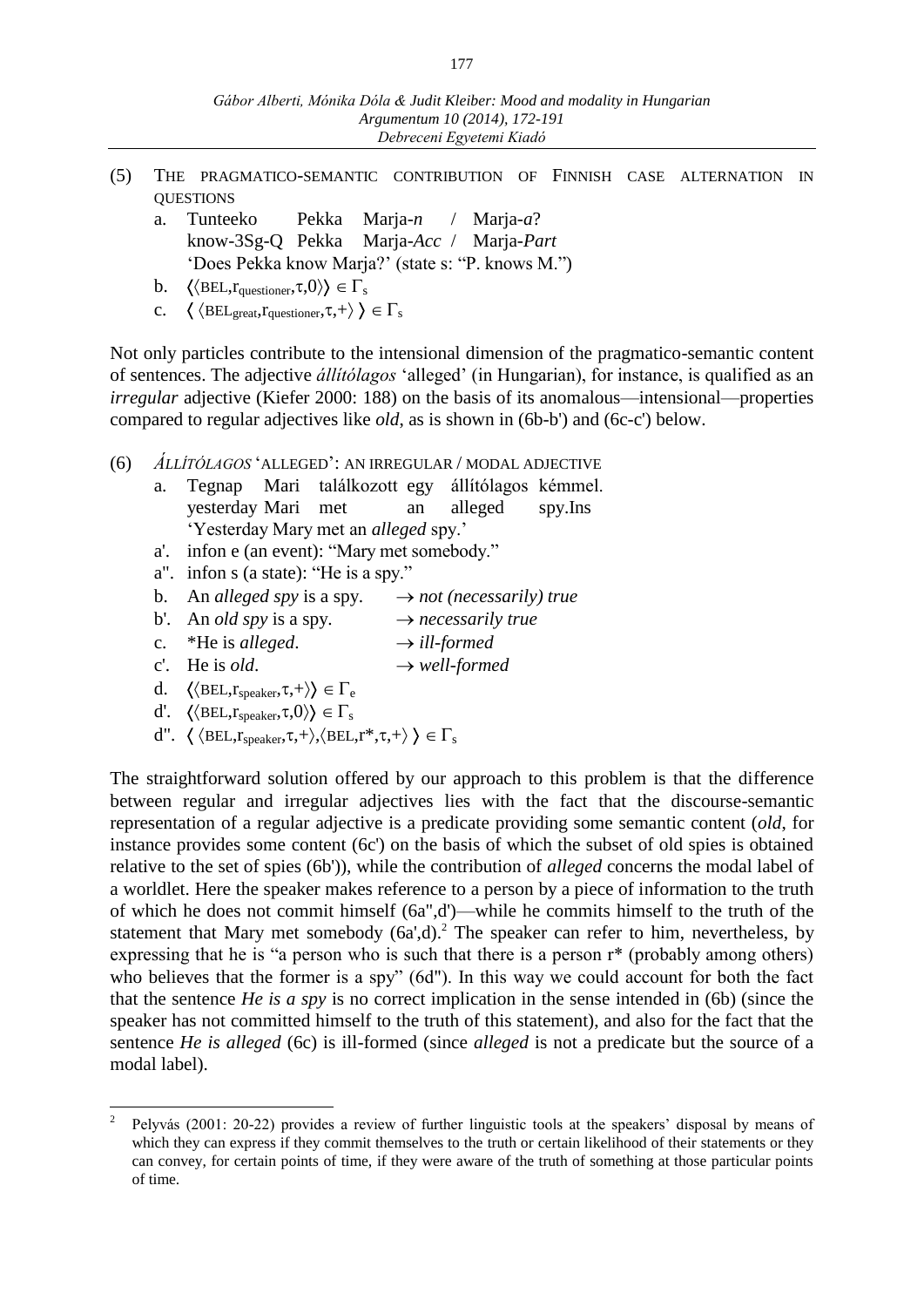Example (7) below illustrates the relevant fragment of the ideal speaker's information state arising as a result of the dynamic interpretation of a sentence containing the modal adverb *valószínűleg* 'likely'. What makes the performance in (7a) fascinating from the viewpoint of truth evaluation is that it cannot be qualified as a lie even if infon s ("Ili is at home") is false (7b). The information that the hearer can obtain pertains rather to the speaker's information state (at least to that of an ideal speaker in the Gricean (1975) sense). This information state can be sketched as follows: the speaker considers Mary to be likely (BEL<sub>great</sub>) to be at home (7c), while he declares that he can neither see (or EXPerience in any direct way) that Mary's at home (7d), nor is he sure that that is the case (7d').

- (7) *VALÓSZÍNŰLEG*: 'IT IS LIKELY THAT': A MODAL ADVERB
	- a. Ili valószínűleg otthon van. Ili likely at-home is
		- 'Ili is likely to be at home.'
	- b. It is irrelevant if state s ("Ili is at home") is true in the external world.
	- c.  $\langle \langle \text{BEL}_{\text{great}}, r_{\text{speaker}}, \tau, + \rangle \rangle \in \Gamma_s$
	- d.  $\langle$  (EXP,  $r_{\text{speaker}},\tau,0 \rangle$ )  $\in \Gamma_{\text{s}}$
	- d'.  $\langle \langle \text{BEL}_{\text{max}}, r_{\text{speaker}}, \tau, 0 \rangle \rangle \in \Gamma_s$
	- d".  $\langle \langle \text{INT},r_{\text{speaker}},\tau,+\rangle, \langle \text{BEL},r_{\text{heaerr}},\tau',+\rangle, \langle \text{BEL}_{\text{max}},r_{\text{speaker}},\tau,0\rangle \rangle$

Thus, if Ili is actually at home and the speaker is together with her, sentence (7a) might be regarded as a logically true statement, but the speaker can reasonably be accused of deception. Hence, he does not prove to be an ideal (profoundly sincere, correct and cooperative) speaker. His deceitful intention in this case can be captured by attributing to him an information state where infon s (7b) (also) belongs to a worldlet with the label provided in (7d"): the speaker wants to persuade the hearer that he is not sure if Ili is at home, that is, he is not together with her.

The following three illustrations exhibit the potential complexity of the intensional profile of verbs. The Hungarian verb *sajnál* 'be sorry' shows a triple "prism effect":

- (8) *SAJNÁL* 'BE SORRY': A MODAL VERB
	- a. Mari sajnálja, hogy Pál nős. Mari is\_sorry that Pál married 'Mary is sorry that Pál is married.' (state s: "Pál is married.")
	- b.  $\langle \langle \text{BEL}, r_{\text{sheaker}}, \tau, + \rangle \rangle \in \Gamma_s$
	- c.  $\langle \langle \text{BEL}, r_{\text{speaker}}, \tau, + \rangle, \langle \text{BEL}, r_{\text{Mari}}, \tau, + \rangle \rangle \in \Gamma_s$
	- d.  $\langle \langle \text{BEL}, r_{\text{speaker}}, \tau, + \rangle, \langle \text{DES}, r_{\text{Mari}}, \tau, \rangle \rangle \in \Gamma_s$

Infon s (Pál's potential married status) is claimed to be a fact known by the speaker (8b) as well as the subject, Mari (8c). The speaker also attributes a negative desire to the subject (Mari) in respect of the given infon (8d).

The intensional profile of another Hungarian modal verb, *bevesz* 'buy', shows an even richer "prism effect", as is demonstrated in (9) below. Here again, infon s expresses Pál's potential married status.

Infon s is claimed (and thought) to be false at time  $\tau$  (9b), but the speaker thinks that, at time  $\tau$ , Mary believed that it was true (9b'). At an earlier point of time, however, Mary had not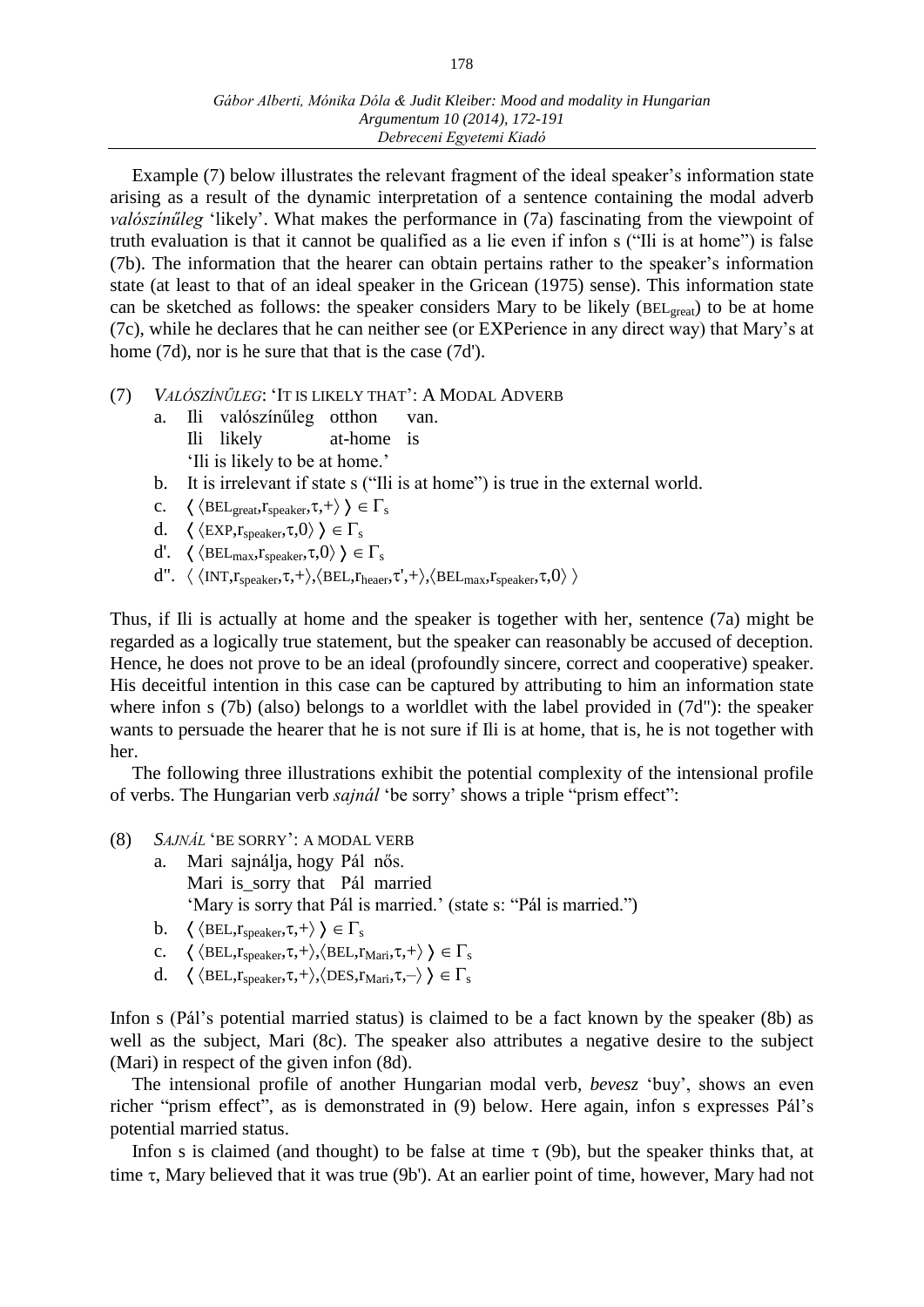yet believed so (9b"). This change is "due" to a wily person r\*, who is not necessarily known (9c-e"). This viper―let us suppose she is a woman wanting to seize Pál from Mari...—precisely knew that s was false at  $\tau'$  as well as at  $\tau$  (9c-c'), and she also knew that Mary was not thinking it was true (9d); this ill-willed person, however, wanted to convince Mary of s (9d')—and with success, as was shown in (9b'). Moreover, it is also claimed that Mary believed at  $\tau$  that the wily person held the same belief as she did at both  $\tau'$  (9e) and at  $\tau$ (9e'), that Paul was married. Mary did not realize that r\* had wanted to make her believe that infon s held (9e").

#### (9) *BEVESZ* 'BUY/SWALLOW/ACCEPT': ANOTHER MODAL VERB

- a. Mari bevette, hogy Pál nős. Mari buy.Past that Pál married 'Mary bought that Paul is married.' (state s: "Pál is married.")
- b.  $\langle \langle \text{BEL}, r_{\text{speaker}}, \tau, \rangle \rangle \in \Gamma_s$

 $\overline{a}$ 

- b'.  $\langle \langle \text{BEL}, r_{\text{sheaker}}, \tau, + \rangle, \langle \text{BEL}, r_{\text{Mari}}, \tau, + \rangle \rangle \in \Gamma_s$
- b".  $\langle \langle \text{BEL}, r_{\text{speaker}}, \tau, \rangle, \langle \text{ BEL}, r_{\text{Mari}}, \tau', + \rangle \rangle \in \Gamma_s$ , where  $\tau' < \tau$  (earlier point of time)
- c.  $\langle \langle \text{BEL}, r_{\text{speaker}}, \tau, + \rangle, \langle \text{BEL}, r^*, \tau', \rangle \rangle \in \Gamma_s$
- c'.  $\langle \langle \text{BEL}, r_{\text{speaker}}, \tau, + \rangle, \langle \text{BEL}, r^*, \tau, \rangle \rangle \in \Gamma_s$
- d.  $\langle \langle \text{BEL}, r_{\text{speaker}}, \tau, + \rangle, \langle \text{BEL}, r^*, \tau', \rangle, \langle \text{BEL}, r_{\text{Mari}}, \tau', + \rangle \rangle \in \Gamma_s$
- d'.  $\langle \langle \text{BEL}, r_{\text{sheaker}}, \tau, + \rangle, \langle \text{INT}, r^*, \tau', + \rangle, \langle \text{BEL}, r_{\text{ Mari}}, \tau, + \rangle \rangle \in \Gamma_s$
- e.  $\langle \langle \text{BEL}, r_{\text{sheaker}}, \tau, + \rangle, \langle \text{BEL}, r_{\text{ Mari}}, \tau, + \rangle, \langle \text{BEL}, r^*, \tau', + \rangle \rangle \in \Gamma_s$
- e'.  $\langle \langle \text{BEL}, r_{\text{speaker}}, \tau, + \rangle, \langle \text{BEL}, r_{\text{Mari}}, \tau, + \rangle, \langle \text{BEL}, r^*, \tau, + \rangle \rangle \in \Gamma_s$
- e".  $\langle \langle \text{BEL}, r_{\text{speaker}}, \tau,+\rangle, \langle \text{BEL}, r_{\text{Mari}}, \tau,0\rangle, \langle \text{INT}, r^*, \tau',+\rangle, \langle \text{BEL}, r_{\text{Mari}}, \tau,+\rangle \rangle \in \Gamma_s$

All this information is evoked by the very expressive modal verb *bevesz* 'buy', and it all can be captured formally in our approach, due to our principle, learnt from Cognitive Linguistics (e.g. Pelyvás 1998: 118), that propositions are to be tested not against arbitrary possible worlds but against specific possible-world-like constructions determined in the interlocutory situation. As Pelyvás mentions elsewhere (Pelyvás 2006: 196-197), traditional (modeltheoretic) semantics is insufficient since they primarily work with reference anchored directly to the actual world, and―as they must not deal with the use of language― they do not qualify as their task to decide which "possible worlds" of which participants of the text and/or the situation should also be taken into account<sup>3</sup>.

The sentence in (10a) below is also quite easy to interpret in the approach of  $ReALIS$ , due to the carefully defined coexistence of some model of the external world and the appropriate models of the subject's information states at different points of time, within a complete matrix model.<sup>4</sup> The analysis relies on the same facilities available in the cognitive linguistics framework used by Pelyvás (2006: 204-205), who follows Langacker's (2004) approach to nominal grounding. The most important tenet of this view is that all nominals are grounded in the "reality" of the Idealized Conceptul Model(s) evoked in the discourse, which is relative to

<sup>3</sup> "Cognitive grammar, which is different from traditional grammars in its natural reliance on active speaker participation in conceptualization processes and its interest in larger contexts for analysis (conceptual domains, idealized cognitive models—ICMs—, mental spaces) may be a better framework for finding systematic answers..." (Pelyvás 2006: 197).

<sup>4</sup> See example (1a) in Alberti & Kleiber (2012) and the discussion on it; and see also Alberti (2012) fur further examples.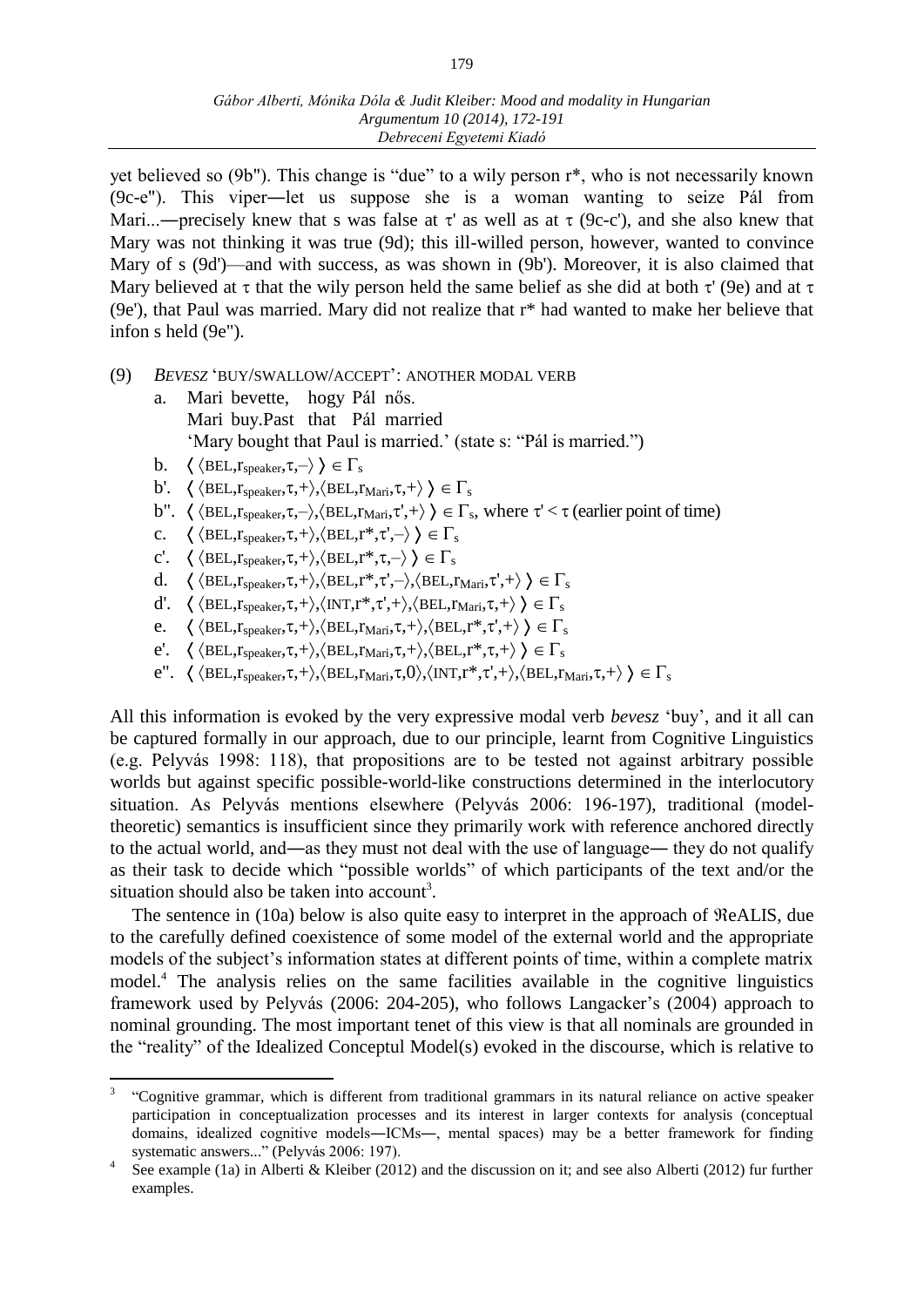speaker and hearer, rather than directly in objective reality. From the point of view of linguistic analysis the reality that we could call "objective" (i.e., independent of speakers' and hearers' beliefs) is only of marginal importance. This is true of proper names as well. Pelyvás adds that grounding a proper name in one ICM does not necessitate the referent's successful identification.

The main verb in sentence (10a), *realize* (similar to its Hungarian counterpart *rájön*), is also a factive verb, similar to *sajnál* 'be sorry' (8) and *bevesz* 'buy' (9). Hence, it is a precondition of interpreting the sentence as true (or rather, as "well-formed") that the Evening Star should coincide with the Morning Star in (the model of) the external world. This means that the entity referred to as the Evening Star by the given astronomer should be the same entity he refers to as the Morning Star. In the approach of  $ReALIS$ , this relation is captured formally as demonstrated in (10b) below: the internal entity  $r_{EveningStar}$  should be anchored to the same external entity as the internal entity  $r_{\text{MormingStar}}$ . The astronomer himself is not (necessarily) aware of the co-anchoring of the two internal entities at his disposal (in his appropriate worldlet); but the fact of co-anchoring is an external requirement due to the factive character of the verb.

- (10) THE INTERPRETATION OF *REALIZE* AND THE PHILOSOPHERS' *VENUS*-PROBLEM
	- a. An ancient astronomer realized that the Evening Star is the same as the Morning Star.
	- b.  $\alpha(r_{EveningStar})$  is-the-same-as  $\alpha(r_{MormingStar})$  (since u<sub>Venus</sub> is-the-same-as u<sub>Venus</sub>)
	- b'. It does not hold that  $r_{EveningStar}$  is-the-same-as  $r_{MormingStar}$  at  $\tau$  in the astronomer's worldlet of astronomic hypotheses
	- b". It holds that  $r_{EveningStar}$  is-the-same-as  $r_{MormingStar}$  at  $\tau'$ , which is a later point of time in the astronomer's worldlet of astronomic hypotheses

Two further requirements to be satisfied in order for sentence (10a) to qualify as true concern two information states of the astronomer at different points of time, independently of the external world: what is to be checked is whether there is a "same-as" relation between the internal entity  $r_{Eveningstar}$  and the internal entity  $r_{Mormingstar}$  in the one information state (10b") while they do not stand in the "same-as" relation in the other one (10b').

All in all, three competing world(let) models should be considered simultaneously, which is another manifestation of the "prism effect", and three entities―an external one and two internal ones―should be inspected. As the three models are all parts of the one complete model of the history of the external world and all internal reflections associated with it, in this matrix model three facts should be checked: if both internal entities are anchored to the external entity, if the two entities are not anchored to each other in one internal model, and if they are anchored to each other in another internal model.

## **3 The intensional profile of Mood and Modality in Hungarian**

Having elucidated the (independent) motivation behind the proposed structure and the features of worldlet labels (see (4a-a') in section 2), it is high time we turned to the examination of the intensional profiles to be attributed to markers of mood and modality in Hungarian. They are obviously similar to particles in that they make a contribution to the structure of the intensional matrix. That is, their role is exactly exhibiting the particular connection between some semantic content and its use in communication, which connection was mentioned to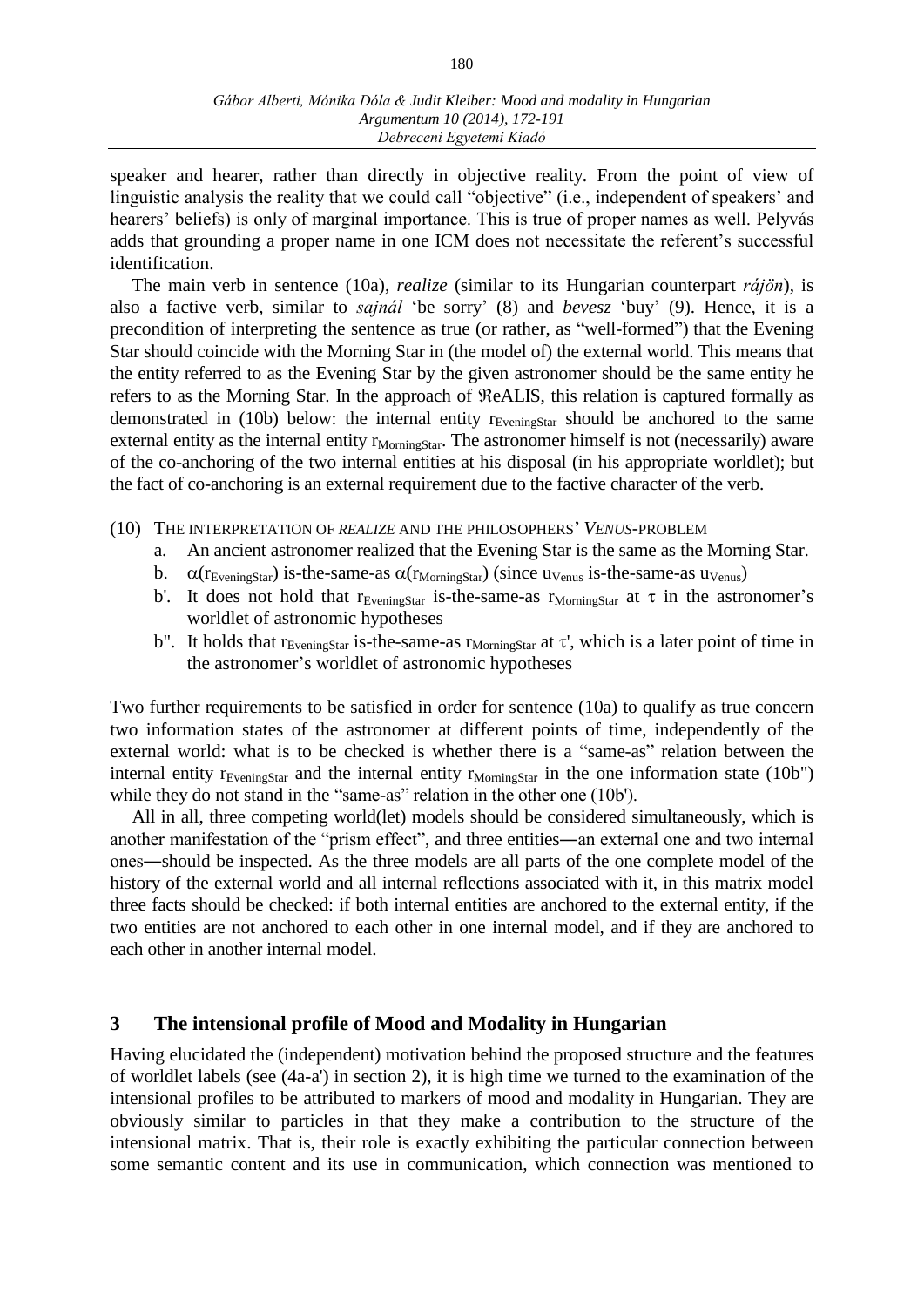deserve a prominent attention of cognitive linguistists (e.g., Pelyvás 1998: 118, 2001: 11-12, 2013: 270, 273-274).

The conditional mood (11a)—primarily / without the aid of any additional expressions expresses the subject's desire pertaining to infon s.

- (11) ILLUSTRATION OF THE PRIMARY MEANING FACTOR OF THE CONDITIONAL MOOD, THE MODAL SUFFIX OF PERMISSION, AND THE MODAL AUXILIARY OF OBLIGATION
	- a. Anna otthon len-*ne*. 'Anna desires to be at home.' (state s: "A. is at home.") Anna home be-*Cond*
	- a'.  $\langle \langle \text{BEL}, r_{\text{speaker}}, v, + \rangle, \langle \text{DES}, r_{\text{Anna}}, v, + \rangle \rangle \in \Gamma_s$  (cf. T1.d); v: "now"
	- b. Anna otthon le-*het*. 'Anna may be at home.' Anna home be-can
	- b'.  $\langle \langle \text{BEL}, r_{\text{speaker}}, v, + \rangle, \langle INT, r, \tau', 0 \rangle \rangle \in \Gamma_s$  (cf. T1.b)
	-
	- b".  $\langle \langle \text{BEL}_{\text{med}}, r_{\text{speaker}}, v, + \rangle \rangle \in \Gamma_s$  (cf. T1.c)<br>c. Annának otthon *kell* lenni-*e*. 'Anna must be at home.' c. Annának otthon *kell* lenni-e. Anna.Dat home *must* be.Inf-*3Sg*
	- c'.  $\langle \langle \text{BEL}, r_{\text{speaker}}, v, + \rangle, \langle \text{INT}, r, \tau', + \rangle \rangle \in \Gamma_s$  (cf. T2.b)
	- c".  $\langle \langle \text{BEL}_{\text{amax}}, r_{\text{speaker}}, v, + \rangle \rangle \in \Gamma_s$  (cf. T2.c)
	- d. Annának otthon kell lenni. 'Anna must be at home.' Anna.Dat home must be.Inf
	- d'.  $\langle \langle \text{BEL}, r_{\text{speaker}}, v, + \rangle, \langle INT, r, \tau', + \rangle \rangle \in \Gamma_s$  (cf. T2.b)

The suffix of the permissive modality (11b) is ambiguous. It can express an authority's (r) permission (11b'), that is, the fact that (s)he is neither definitely for, nor definitely against the realization of infon s (feature '0'). It can also express that the speaker attributes a medium degree of likelihood to infon s (11b"). This is called the epistemic reading.

It is worth comparing this double intensional profile to the double intensional profile of the deontic auxiliary verb *kell* 'must' (11c). *Kell* can express an authority's (r) will (11c'), that is, the fact that (s) he is definitely for the realization of infon  $s$  ( $\leftrightarrow$ ). It also has an epistemic reading, according to which a high degree of likelihood is attributed to infon s (11c").

It must be noted that, if the infinitival argument of the deontic auxiliary shows no agreement with the subject in the third person (11d), the epistemic reading disappears (at least according to the majority of speakers we have tested). What remains is the deontic reading  $((11d') = (11c'))$ . A potential explanation can be based on the following approach: The lack of agreement between the dative case-marked noun phrase and the infinitive suggests that the noun phrase belongs to the auxiliary *kell* 'must' as an argument. To this connection can be assigned the meaning that the denotatum of the noun phrase is ordered by an authority to do what is denoted by the infinitival phrase. In the case of agreement, however, what is denoted by the infinitival phrase is claimed to be inevitable; now the ambiguity (11c-c') can be accounted for by considering an authority's will to be a preferred potential reason for this inevitability.

What is the shared meaning-element between the permissive/deontic meaning (11b',c') and the corresponding homophonous epistemic meanings (11b",c")?

The zero / positive polarity of someone's intention as a shared factor, provided in T1.b-c / T2.b-c in the appendix, is one key to our proposal. The other key is the two potential scopal orders between the past tense and the modal element, raised by Bartos (2000). The following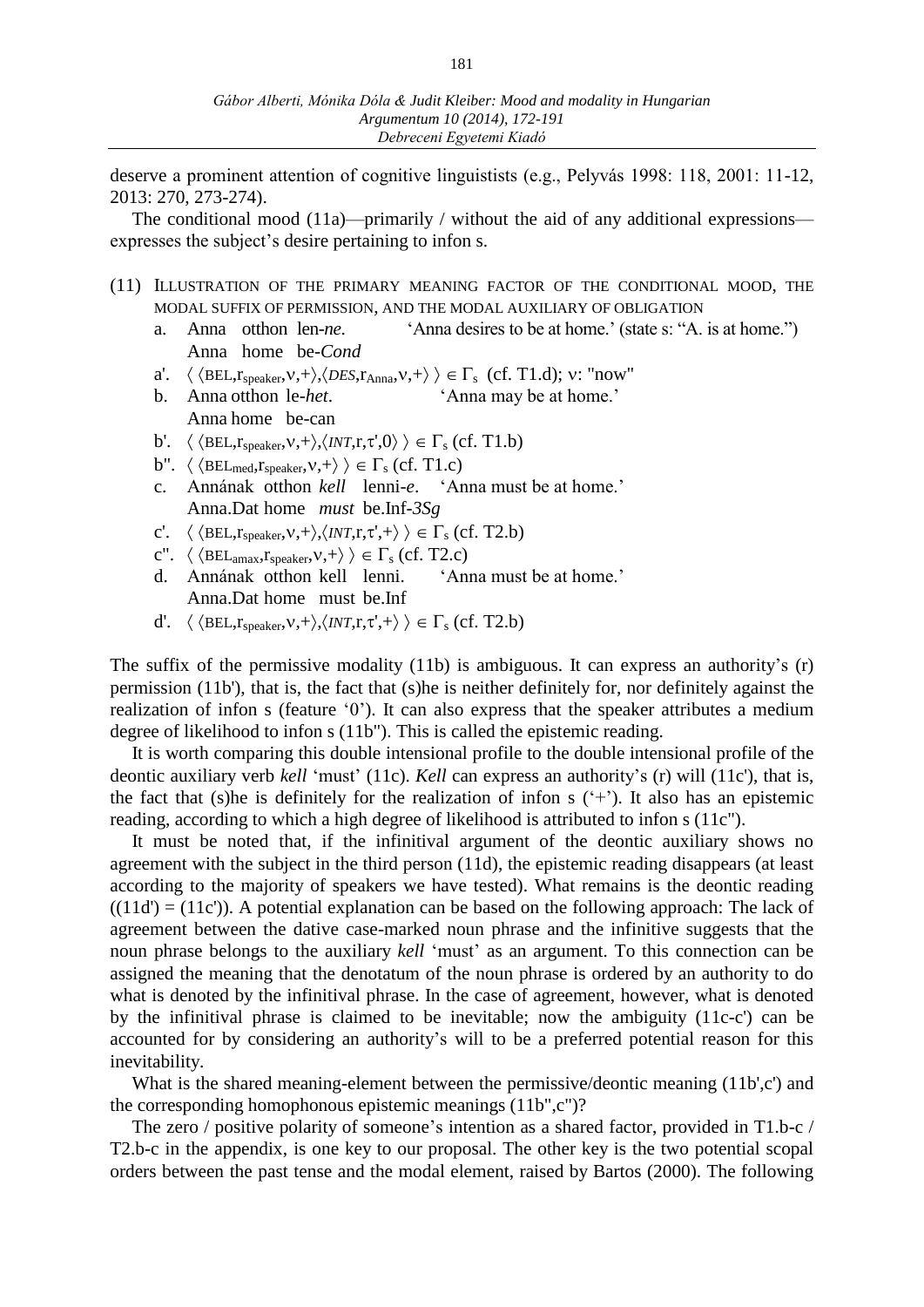proposal should be added to his observation on scopes: If  $t>M$  (T1.b, T2.b), we are speaking of a permission or will in the past, which are real things. If, however,  $M > t$  (T1.c, T2.c), we have obtained such nonsense cases as a current permission or will pertaining to the past. What can be permitted / ordered then? A straightforward possibility is that it is the hearer who is permitted / ordered to believe something, and a straightforward source of the permission / order is who else than the speaker—who, anyway, is a preferred choice for the non-specified "authority" referred to in T1.b / T2.b as referent r.

Note that such an explanation for the common root of the epistemic and the other meaning proves to be readily available in our "cognitive" pragmatico-semantic approach, where the speaker and the hearer are always "present" and, moreover, "salient", as was shown in (4c), (4e'), (5) and (7) in section 2. This does not hold for Bartos's (2000) syntactic approach, where it is not clear how participants not mentioned explicitly in the sentence would be available.

The series of examples in (12) below illustrates the basics of a potential compositional treatment of the essentially cognitive idea that a performed sentence with a deontic element evokes  $4+k$  semantic roles  $(k=0, 1, 2,...)$  among which interpreters should decide identity relations on the basis of such linguistic cues as inflection and sentence type. Two roles are those of the speaker and the hearer, and further two roles (due to the aforementioned deontic feature) are those of an authority and the obligee who receives some order or permission from the authority. The last k roles are those of arguments/complements of the verb or deverbal element that the deontic element is associated with. There may be, for instance, an Agent and a Patient.

In (12a), the inflection (with pro-drop) suggests the identity of the obligee and the Agent with the hearer ('2') and the identity of the Patient with the speaker ('1'). In this approach it appears as an ambiguity if the authority coincides with the speaker (12a.1), or the speaker only announces another else's permission (participant 3 in (12a.2)).

(12) DISTRIBUTION OF THE SPEAKER AND THE HEARER  $\langle 1 \rightarrow 2 \rangle$  IN THE FOLLOWING ROLES: **Authority Obligee**, *Agent Patient*

| a. Megcsókol-hat-sz.                                                                                     | 'You can kiss me.'                                                                  |
|----------------------------------------------------------------------------------------------------------|-------------------------------------------------------------------------------------|
| $kiss-can-2Sg$                                                                                           |                                                                                     |
| 1. $\langle 1 \rightarrow 2, 2 \rightarrow 1 \rangle$                                                    |                                                                                     |
| 2. $\langle 3\rightarrow 2, 2 \rightarrow 1 \rangle$                                                     |                                                                                     |
| a'. Megcsókol-hat-l-ak?                                                                                  | 'Can I kiss you?'                                                                   |
| $kiss-can-2Sg-1Sg$                                                                                       |                                                                                     |
| 1. $\langle 2\rightarrow 1, 1\rightarrow 2 \rangle$                                                      |                                                                                     |
| 2. $\langle 3\rightarrow 1, 1\rightarrow 2 \rangle$                                                      |                                                                                     |
| b. Megcsókol-hat-od Ili-t. 'You can kiss Ili.'                                                           |                                                                                     |
| $kiss-can-2Sg$ Ili-Acc                                                                                   |                                                                                     |
| 1. $\langle 1 \rightarrow 2, 2 \rightarrow 3 \rangle$                                                    |                                                                                     |
| 2. $\langle 4 \rightarrow 2, 2 \rightarrow 3 \rangle$                                                    |                                                                                     |
| b'. Peti megcsókol-hat.                                                                                  | 'Peti can kiss me/you.'                                                             |
| Peti kiss-can.3Sg                                                                                        |                                                                                     |
| 1. $\langle 1\rightarrow 3, 3\rightarrow 1 \rangle$ 1'. $\langle 1\rightarrow 3, 3\rightarrow 2 \rangle$ |                                                                                     |
| 2. $\langle 4\rightarrow 3, 3\rightarrow 1 \rangle$ 2'. $\langle 4\rightarrow 3, 3\rightarrow 2 \rangle$ |                                                                                     |
|                                                                                                          | c. Peti megcsókol-hat-ta Ili-t. 'Peter could kiss Ili.' / 'P. may have kissed Ili.' |
| Ili.Acc<br>Peti kiss-can-Past.Sg                                                                         |                                                                                     |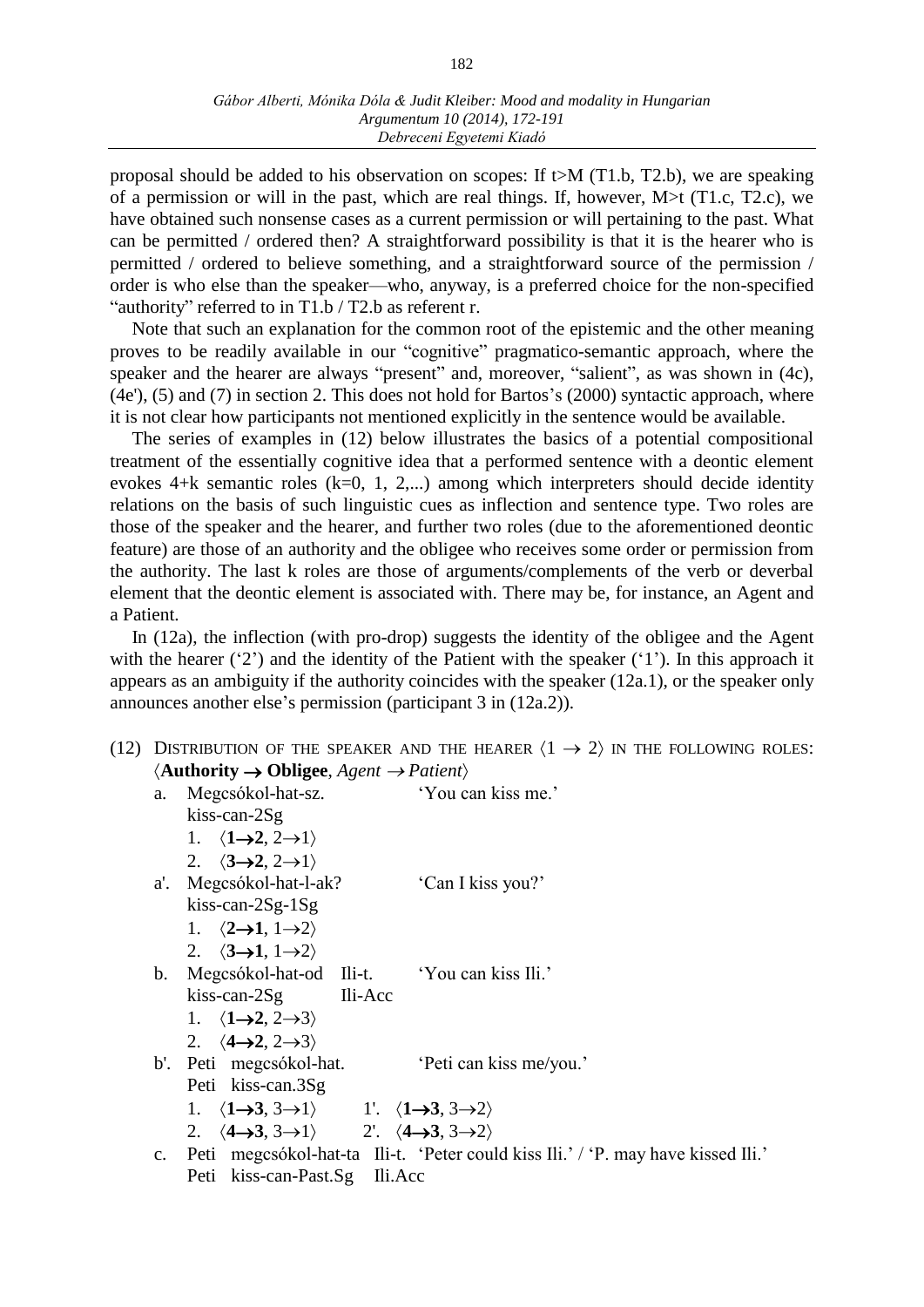|    | 1. $\langle 1\rightarrow 3, 3\rightarrow 4 \rangle$ 2. $\langle 5\rightarrow 3, 3\rightarrow 4 \rangle$                                                     |
|----|-------------------------------------------------------------------------------------------------------------------------------------------------------------|
|    | 3. $\langle 1 \rightarrow 2, 3 \rightarrow 4 \rangle$                                                                                                       |
| d. | 'It may have snowed.'<br>Havaz-hat-ott.                                                                                                                     |
|    | snow-can-Past. $3Sg$                                                                                                                                        |
|    | 1. $\langle 1 \rightarrow 2, - \rangle$                                                                                                                     |
|    | e. Peti megcsókol-hat-ta Ili-t? 'Could Peter kiss Ili?' / 'May P. have kissed Ili?'                                                                         |
|    | Peti kiss-can-Past.Sg Ili.Acc                                                                                                                               |
|    | 1. $\langle 2\rightarrow 3, 3\rightarrow 4 \rangle$ 2. $\langle 5\rightarrow 3, 3\rightarrow 4 \rangle$ 3. $\langle 2\rightarrow 1, 3\rightarrow 4 \rangle$ |

Example (12a') shows that the sentence type also counts; the interrogative character renders the obligee and the Agent to be identical with the speaker and the Patient to be identical with the hearer. The preferred authority is the hearer (12a'.1); but someone else can also receive the role of the authority (12a'.2).

In (12b) above, a new Patient appears, compared to (12a). Hence, the difference between the identity relations that belong to sentence (12b), compared to those that belong to (12a), is as follows: the Patient does not coincide with the hearer, independently of the authority's coincidence with the speaker (12b.1) or their distinction (12b.2).

The sentence in (12b'), in which an explicit Agent is mentioned compared to (12a), can be associated with four readings. This can be regarded as evidence for the compositional cumulation of meaning factors: their cumulation yields a doubly underspecified meaning, in the course of the specification of which such salient participants are preferred as the speaker and the hearer. What is determined, thus, alike in all cases discussed so far, is that the Agent (who, here, coincides neither with the speaker nor with the hearer) should be the same as the obligee (12b'.1-2'). The authority can be chosen to be the speaker (12b'.1,1') or someone else (12b'.2,2'), and the Patient can be chosen to be the speaker (12b'.1,2) or the hearer (12b'.1',2').

If both the Agent and the Patient is mentioned explicitly (12c), these roles cannot be occupied by the speaker or the hearer. The only remaining uncertainty lies with the identity of the authority (12c.1-2). The shared element of all the readings discussed so far (12a.1-12c.2) is that the obligee coincides with the Agent, that is, the Agent receives some kind of permission. This element is to be regarded as the definitive factor of the deontic interpretation.

Before discussing the reading demonstrated in (12c.3) above, let us consider sentence (12d). It contains no Agent or Patient, so the obligee cannot be identified with anyone, at least according to some deontic interpretation. That is, who is permitted to do what, that is the question. It could be the case that (12d) is ill-formed, but language seems to "choose" another strategy: the hearer is assigned the role of the person who is permitted to do something. And what action is permitted? As the hearer is not an Agent, the action to be permitted can be to *accept* the truth or likelihood of the content of the sentence (12d.1). This is an epistemic reading, *per definitionem*.

Now the reading demonstrated in (12d.3) can be held as follows: as it is possible to distinguish the obligee from some Agent, sentence (12d) may also be associated with such an epistemic interpretation, in which the obligee is chosen to be the hearer and the permitted action is nothing else but to accept the truth or likelihood of the content of the given sentence.

The reader can check in connection with the interrogative sentence shown in (12e) above that the difference of (12e) from (12c) is the same as the difference of the interrogative sentence in (12a') from its declarative counterpart in (12a).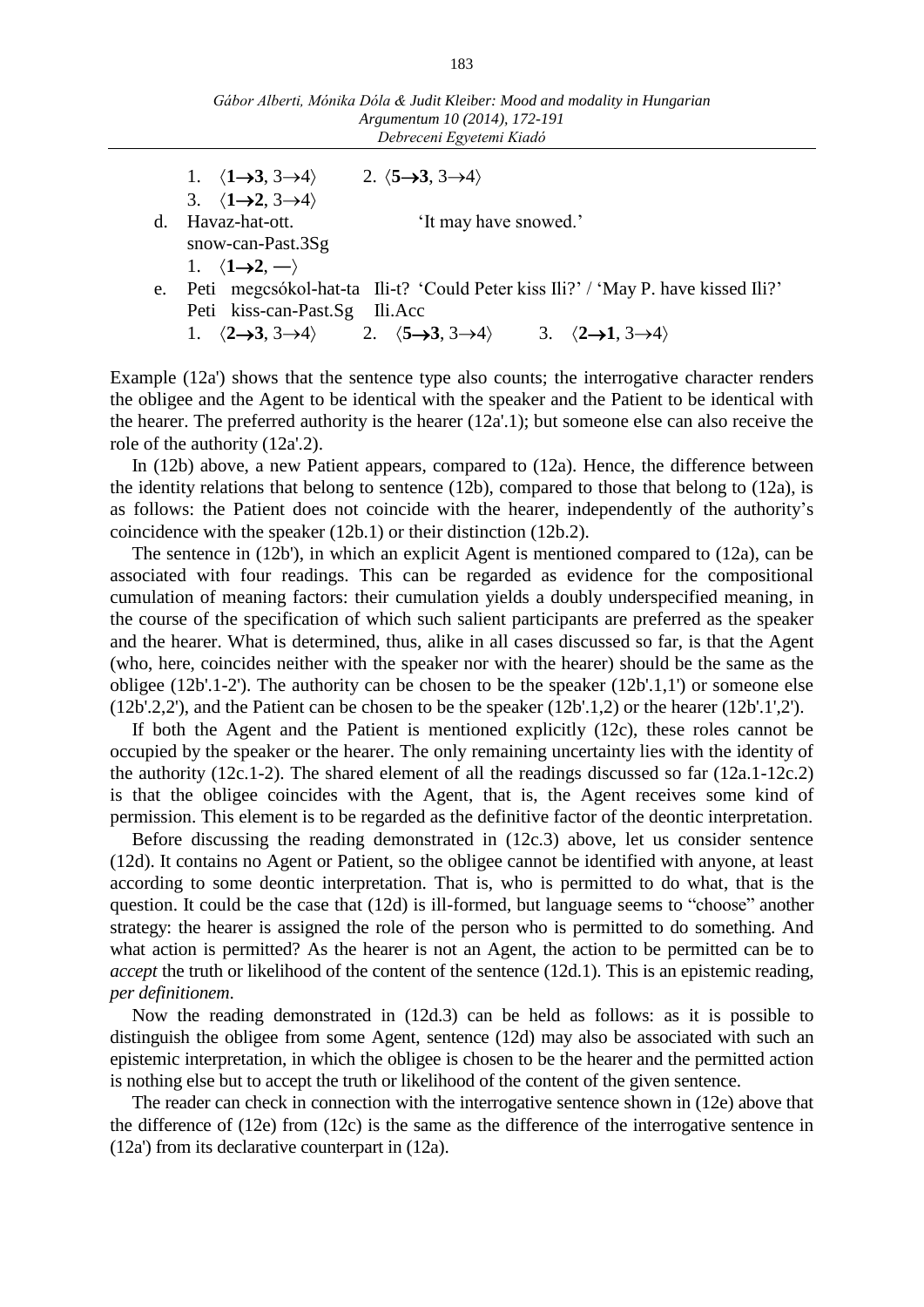Now let us turn to the further elements of the intensional profiles provided in T1.b-c and T2.b-c in the appendix.

The (b) meanings, in addition to an authority's intention, also express a piece of knowledge available to the speaker: "infon s took place due to someone's permission / will".

In the case of the epistemic (c) meanings, where the hearer is permitted / ordered to believe in the truth of infon s by the speaker, the pieces of knowledge at the speaker's disposal are obviously weaker than in the case of sentence (a) in T1/T2, which contains no modal element. As it is also demonstrated in Figure 2 below, the speaker's abstract "permission" or "order" is claimed to rely on information with lower levels of certainty (medium belief / almost maximum belief) and indirect information. The modal label BEL-ASI ('associated belief') is intended to capture indirect information in the following way: As  $\Re$ eALIS is a "lifelong" interpretation system, infons are regarded to form a rich network in interpreters' information states. Each infon s, hence, is associated with infons which corroborate / license, or are corroborated / licensed by, its truth.

At this point it is worth discussing a third kind of epistemic meaning, which appears in (f') in both tables in the appendix. This meaning can be triggered through the insertion of the expression *mintha* 'as if' in an otherwise desire-expressing conditional sentence (*Anna hazament volna* 'Anna would have gone home'). The primary meaning associated with this conditional sentence relies on the tenses-mood scope order  $(T1.d / T2.d)$ . The concrete sentence, thus, compositionally expresses one of Anna's earlier desires. As for the inverse scope order ( $m$ )-t; see T1.f / T2.f), the compositional meaning should express a current desire pertaining to the past. Is not it in vain to long for an alternative past? Well, language enables us to express this rather abstract meaning. First of all, however, presumably due to the marked status of this meaning, an explicit help is required, which is offered by the expression *bárcsak* 'if only'. Second, the resulting sentence will not pertain to the subject's desire but to the speaker's desire. The particular sentence means that *I wish Anna had gone home*. Note that in Bartos's (2000) approach this meaning is not available since the speaker is not mentioned in the sentence. In our pragmatico-semantic approach, however, the speaker is always as much available in the representation of meaning, as the (most salient) participants mentioned in the sentence under interpretation.

Let us return to meaning T1.f'. Another auxiliary expression, namely *mintha* 'as if', helps to trigger a meaning which conveys another approach of the speaker to what might have happened in the past. Now it is the speaker's belief that is expressed due to the combination of the conditional mood with the expression *mintha* 'as if'. After the epistemic meanings T1.c and T2.c, a third epistemic meaning is obtained.

In language, different constructions are typically associated with different meanings. This third epistemic meaning, in contrast to the other two, expresses that the speaker's uncertain belief is due to his/her uncertain memory (*As if Anna had gone home; I cannot remember...*), and not to the fact that only indirect pieces of information are at his/her disposal. That is why in Figure 1 below the three epistemic meanings are ordered ('>') according to their degrees of certainty: Relative to the certain information associated with T1.a / T2.a, both T2.c and T1.f' / T2.f' express less certain information, these two epistemic readings, however, cannot be ordered relative to each other, due to the different sources of uncertainty. Meaning T2.c is ordered over meaning T1.c.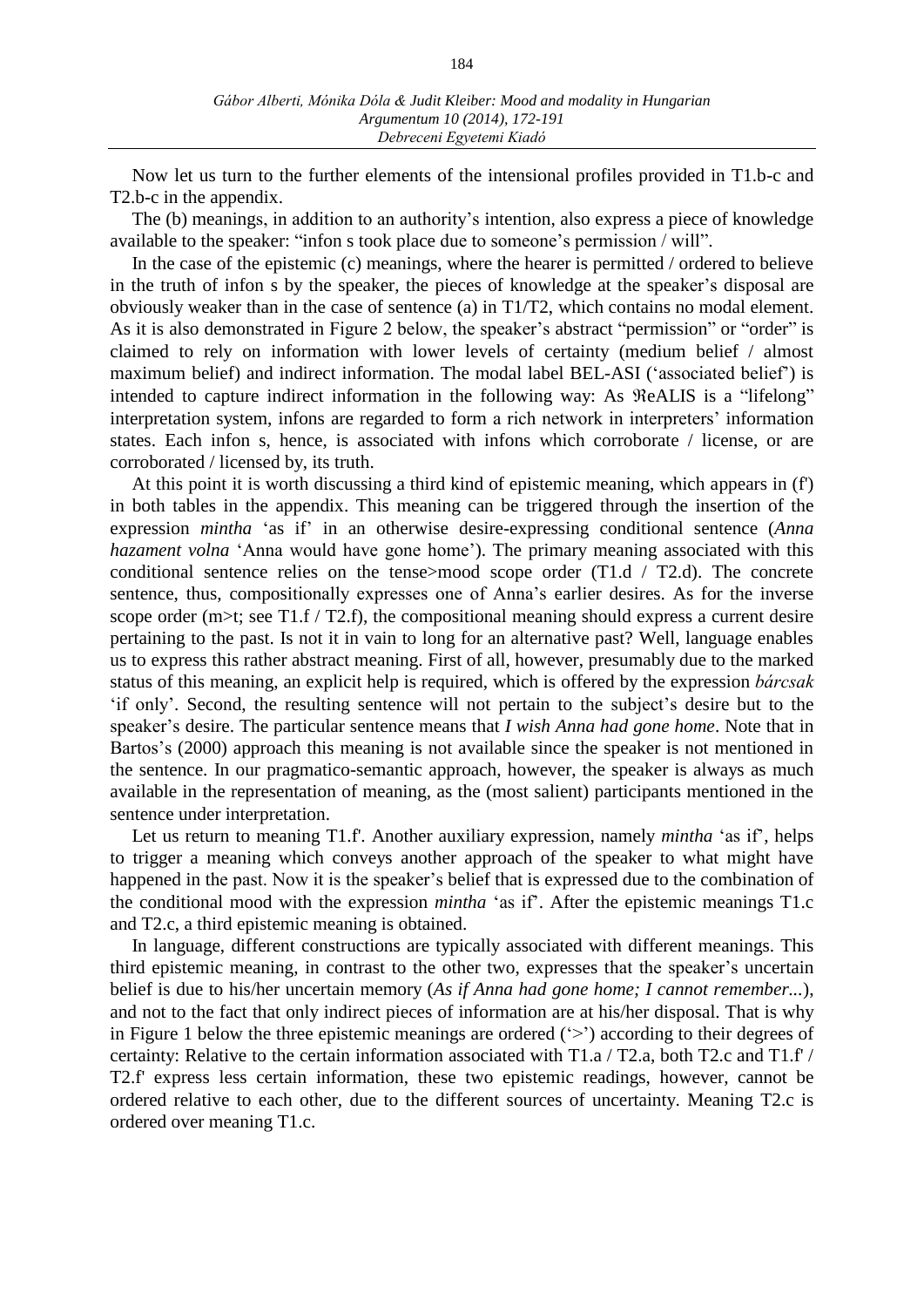In square T1.f', label ' $OBS<sub>some</sub>$ ' refers to the fact that the speaker's current information state contains only a low-level "faint memory" (in spite of the fact that it was) originally based on direct observation.

| No MOD/MOOD | MOD or MOOD                | $MOD \oplus MOOD$          |
|-------------|----------------------------|----------------------------|
|             | $+BEL_{kell} > +BEL_{hAt}$ | $>$ -BEL                   |
| $+$ BEL     | $+BEL_{-nA}$               | $\rightarrow$              |
|             |                            | $+DES_{kell} > +DES_{hAt}$ |

*Figure 1: The System of Epistemic Meanings*

| <b>MOD</b>                              | $MOD \otimes MOOD$ | <b>MOOD</b>    |
|-----------------------------------------|--------------------|----------------|
| $(INT; +BEL)$                           |                    | $(+DES; -BEL)$ |
| $INT_{\text{well}} > INT_{\text{-hAt}}$ | $+DES$             |                |
| $+$ REL                                 | –BEL               |                |
|                                         |                    |                |

*Figure 2: The System of Deontic Meanings*

As T1.d / T2.d and T1.f / T2.f express desires, they are associated with the speaker's certain (current) knowledge that Anna did not go home (' $\langle \text{BEL}_{MAX}, s, v, - \rangle$ '). Desires pertain to alternatives of what is real.

This connection may serve as an explanation for the rightmost square in Figure 1. Are there two further epistemic meanings due to the two possible combinations of the conditional mood and the two levels of modality?

No, there are no two further epistemic readings which would express even lower (but positive) levels of certainty. This is possibly because of the incompatibility of the different sources of uncertainty expressed by the conditional mood, on the one hand, and expressed by the two modalities, on the other (see above). Instead, variants T1.g" and T2.g" are associated with meanings where the speaker's belief factor is that, in the particular case, Anna did not go home ( $\langle \text{BEL}_{MAX,S,V,-} \rangle$ ). As this negative piece of knowledge is readily compatible with the primary meaning factor of the conditional mood, which is desire, T1.g" and T2.g" mean that the speaker would have been glad, or actually very glad, respectively, if Anna had gone home. The insertion of the expression *igazán* 'really' is not obligatory but it helps to enforce the given meanings. Note also that, again, our pragmatico-semantic approach is capable of accounting for the speaker's desire even though the speaker is not mentioned in the sentence.

Remember (2b) that Bartos's syntax-based approach implies that the co-occurrence of a mood and a modality marker can yield a single meaning, which relies on this scope order: m >  $t > M$ . The variants in T1.g and T2.g demonstrate these meanings, which are available in the presence of either an *if* clause (Bartos 2000) or the expression *bárcsak* 'if only'. These meanings, indeed, can be calculated in a compositional manner (e.g., *I wish<sup>m</sup> Anna had<sup>t</sup> been allowed<sup>M</sup> / ordered<sup>M</sup> to go home*).

We argue, however, partly in contrast to Bartos (2000), that the other five permutations of possible scope orders (see T1.e-e",g-g", T2.e-e",g-g") can also be associated with meaning. We say 'partly' because it is undoubtedly true that certain scope orders can only prevail, first, in the presence of special expressions, and second, at the cost of reinterpreting the combined action of the partially incompatible meaning factors arising from the mood marker and the modality marker.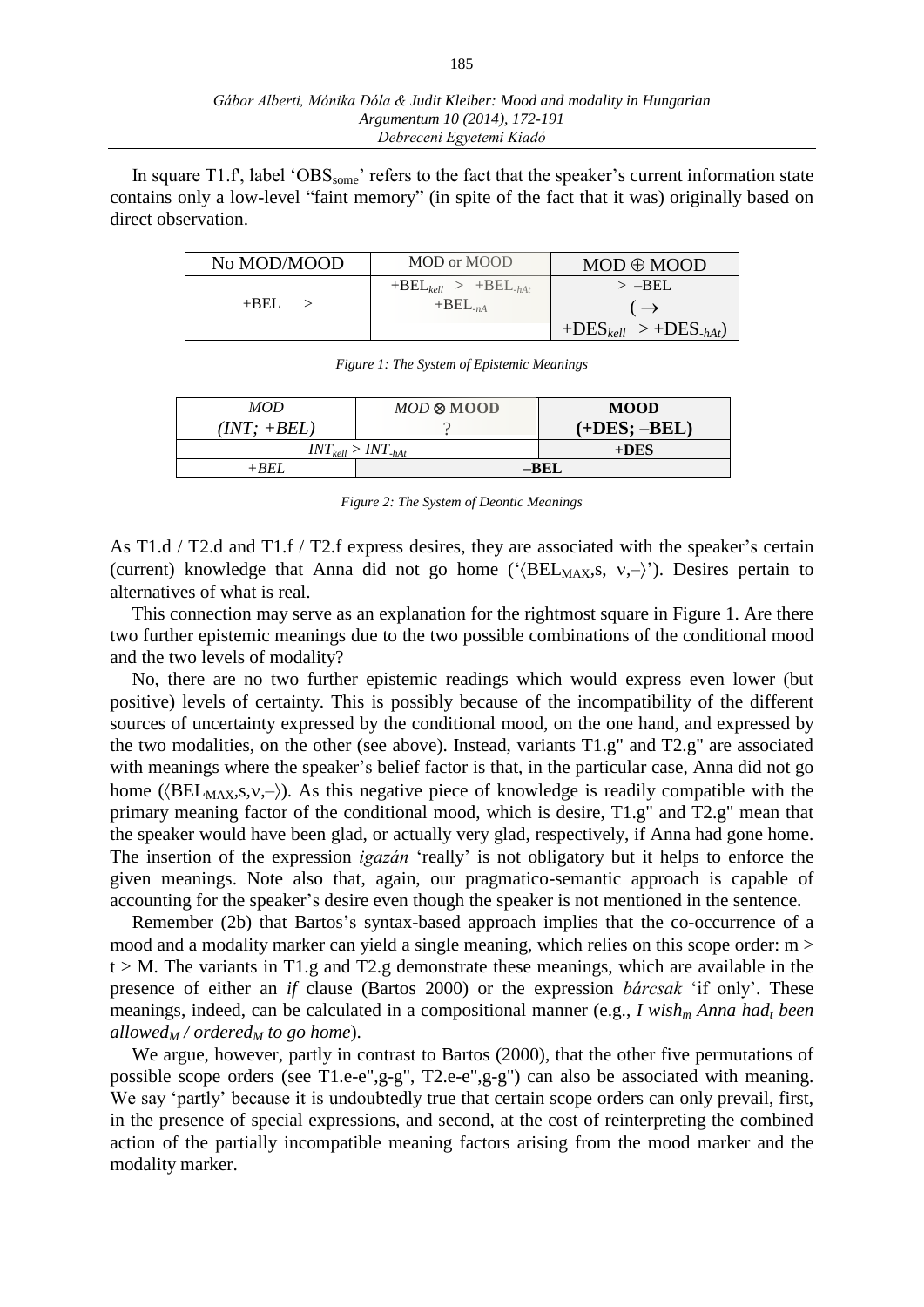We argue that an adequate explanation for the complete system of meaning variants does require the inspection of all the scopal permutations; and we consider the results elaborated in our "holistic" approach to be the most important contribution of this paper.

Thus, let us return to the analysis of the scope order m $>M$  (T1.g", T2.g"), which we consider to coincide with that of the scope order M>m>t. We consider these two scope orders to coincide because, as was suggested above, the semantic contribution of the mood marker and that of the modality marker blend if they are next to each other in the scope hierarchy.<sup>5</sup> The formula m $\oplus$ M in squares T1.g" and T2.g" denotes the semantic contribution of blending. As was discussed in connection with Figure 1 above, the blend in question can be regarded as a blend of two partially incompatible complex semantic factors (CSF). Incompatibility of complex structures would yield blends which would either qualify as linguistically ill-formed, or as such well-formed structures where certain parts of the input CSF's prevail.

In the particular case  $(T1.g''-g''', T2.g''-g''')$ , the epistemic semantic factor of the modality marker is essentially compatible with the epistemic semantic factor of the mood marker since both express that the speaker does not think that it is *certain* that Anna went home. We consider it a cumulated effect of uncertainty that the semantic blend straightforwardly implies that the speaker thinks that Anna did not go home. This negative meaning factor is incompatible with the primary meaning factor of the modality markers shown in T1.b and T2.b ( $\langle \text{BEL}_{MAX}, s, v, + \rangle$ ) but is compatible with that of the mood marker shown in T1.f / T2.f ( $\langle \text{BEL}_{MAX}, s, v, - \rangle$ ). This latter fact makes it possible for the conditional marker to enforce its meaning factor concerning the speaker's desire (see also  $T1.f/T2.f$  ( $\langle$ DES,s,v,+ $\rangle$ ).

As for the scope order t>M>m (T1.e, T2.e), another kind of semantic blend takes place, which is demonstrated in Figure 2 above. Here the modality marker enforces its permissive / deontic factor ( $\langle \text{INT}, r, \tau, 0 \rangle$  /  $\langle \text{INT}, r, \tau, 0 \rangle$ ) (see T1.b, T2.b) while the mood marker enforces its negative label  $\langle \text{BEL}_{MAX}, s, v, - \rangle$ , known from T1.f and T2.f. This semantic blend means that, in the particular case, Anna was allowed / ordered to go home, but she did not do so. The formula m $M$  denotes this type of unification of the incompatible input complex semantic factors.

The fifth scope order is shown in T1.e' and T2.e':  $\triangleright$ m $\gt M$ . This also blends, resulting in the scope order  $t>(m\otimes M)$ , discussed in connection with variants T1.e and T2.e. The (e)- and (e')cases, thus, coincide in this approach.

Note that the (e')-cases can also be regarded as the past counterparts ("the speaker had a desire pertaining to an even earlier event...") of the (g)-cases, which pertain to present desires attributed to the speaker ("now the speaker has a desire towards an alternative past... "). In this approach, however, m and M are not next to each other in the scope hierarchy since the complete scope order can be formulated as follows: t>m>t'>M.

Finally, the scope order M>t>m (T1.e", T2.e") seems to be associable with the two meanings which can be triggered by the expression *boldogan* 'happily'. The resulting readings pertain to Anna's past desire  $(t>m)$ , in connection with which it is predicated that the speaker's stance (expressed by the combination of *boldogan* 'happily' and the modality marker) is that Anna should have been glad about the possibility to go home.

 $\overline{a}$ 

<sup>5</sup> The method of *blending* complex semantic contents is also an effective tool borrowed from Cognitive Linguistics (see, for instance, Pelyvás (2006, 2013)).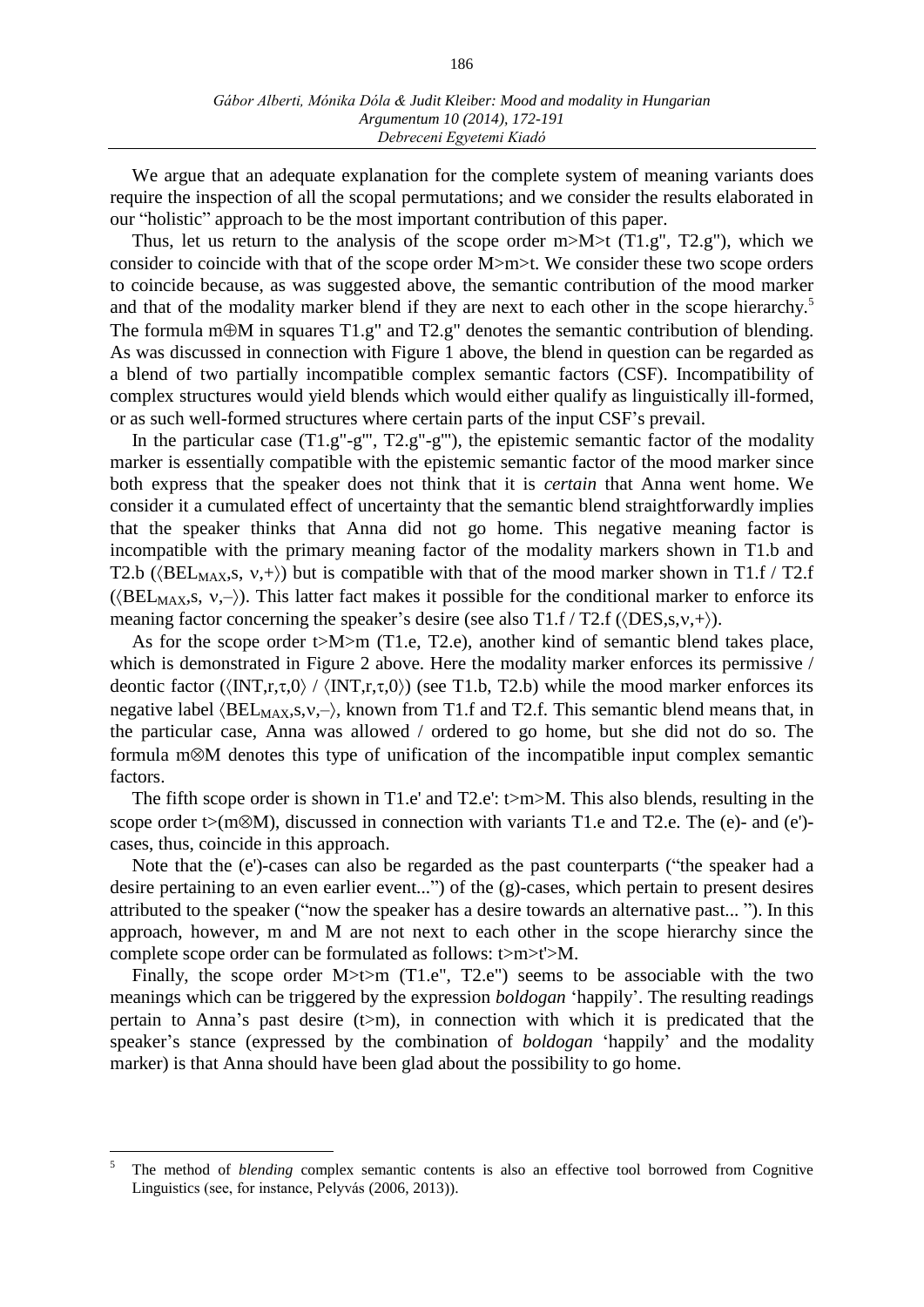## **4 Summary**

In this paper, we provided a thorough formal semantic and pragmatic analysis of the Modality  $+$ Tense + Mood marker combinations of Hungarian verbs, taking into account all the six possible scope orders. We chose to set out from Bartos's (2000) essentially syntactic analysis, which is based on the following "fixed" syntactic hierarchy: Mood > Tense > Modality. We claimed that further scopal permutations can be "evoked" with the aid of certain adverbial expressions (e.g., *bárcsak* 'if only', *mintha* 'as if'), and that the complete system of all possible readings should be accounted for. They, too, can be accounted for in our approach, in which such pragmaticosemantic factors can be considered as the speaker's beliefs and desires, in addition to the factors of meaning with explicit sources in the sentences under investigation.

The system of our results, formalized in a semantic framework which is grounded in DRTbased representationalist dynamic discourse-semantics but exploits several observations and analytical comments due to Cognitive Linguistics, is summarized in the two tables in the appendix. What we consider the most important idea is the proposal concerning two ways of blending the (partially incompatible) meaning factors of the conditional mood and those of the modality markers.

These are the points—to cease attempting to describe he language system without considering its human use in communication (and prominently the speaker's and the hearer's role in this), and to have recourse to such operations as blending complex semantic representations—where  $ReALIS$  intends to blend Discourse Representation Theory with Cognitive Linguistics.

# **References**

- Alberti, G. (2005): Accessible referents in "opaque" belief contexts. In: Ditmarsch, H. & Herzig, A. (eds.): *Proceedings of 9th ESSLLI Belief Revision and Dynamic Logic Workshop, Edinburgh*, 1-7.
- Alberti, G. (2009): ReALIS: An Interpretation System which is Reciprocal and Lifelong. *Workshop 'Focus on Discourse and Context-Dependence'* (16.09.2009, 13.30-14.30 UvA, Amsterdam Center for Language and Comm.), http://www.hum.uva.nl/aclc/events.cfm /C2B8E596-1321-B0BE-6825998CFA642DB2, http://lingua.btk.pte.hu/realispapers.
- Alberti, G. (2011): *ReALIS: Interpretálók a világban, világok az interpretálóban* [ReALIS: Interpreters in the World, Worlds in the Interpreter]. Budapest: Akadémiai Kiadó.
- Alberti, G. (2012): Where are Possible Worlds? II. Pegs, DRSs, Worldlets and Reification. In: Alberti, G., Kleiber, J. & Farkas, J. (eds.): *Vonzásban és változásban* [In attraction and in change]. Pécs: PTE BTK Nyelvtudományi Doktori Iskola, 308-323.
- Alberti, G. & Károly, M. (2012): Multiple Level of Referents in Information State. In: Gelbukh, A. (ed.): *Computational Linguistics and Intelligent Text Processing (CICLing2012, New Delhi, India), Lecture Notes in Computer Science, (LNCS7181)*. Berlin & Heidelberg: Springer, 349-362.
- Alberti, G. & Kleiber, J. (2012): Where are Possible Worlds? *Acta Linguistica Hungarica* 59, 3-26.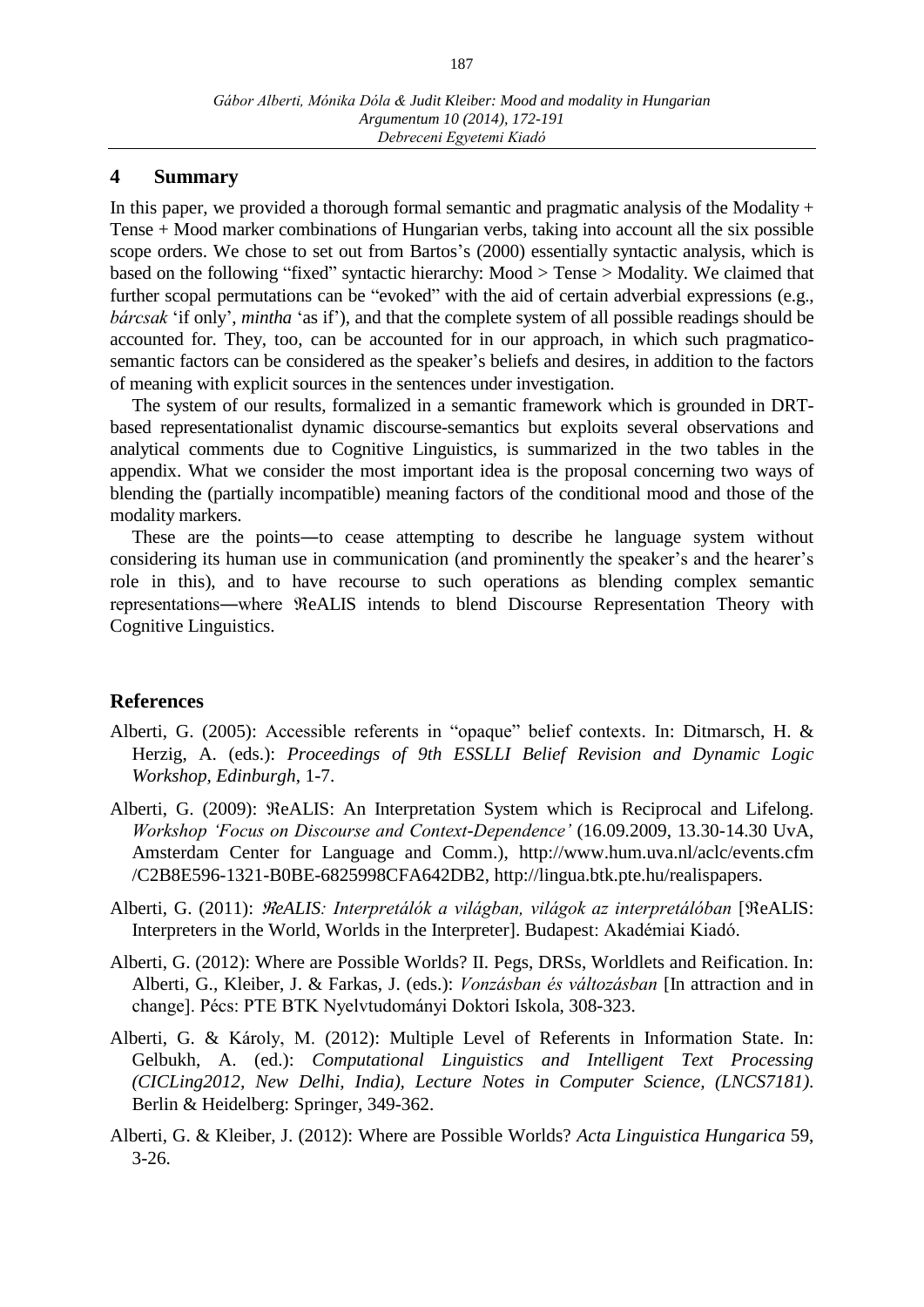- Alberti, G., Vadász, N. & Kleiber, J. (2014): Ideal and Deviant Interlocutors in a Formal Interpretation System. In: Zuczkowski, A. (ed.): *The communication of certainty and uncertainty*. [town]: Benjamins, [page]-[page].
- Asher, N. & Lascarides, A. (2003): *Logics of Conversation*. Cambridge: Cambridge University Press.
- Baker, M (1985): The Mirror Principle and Morphosyntactic Explanation. *Linguistic Inquiry* 16, 373-415.
- Bartos, H. (2000): Affix Order in Hungarian and the Mirror Principle. In: Alberti, G. & Kenesei, I. (eds.): *Approaches to Hungarian* 7. Szeged: JATE Press, 53-70.
- Cinque, G. (1999): *Adverbs and Functional Heads: A Cross-Linguistic Perspective*. Oxford: Oxford University Press.
- Dowty, D.R. (1979): *Word Meaning and Montague Grammar*. Dordrecht: Reidel.
- Dowty, D.R., Wall, R.E. & Peters, S. (1981): *Introduction to Montague Semantics*. Dordrecht: Reidel.
- Eszes, B. (2005): Világidők és lehetőségek [World Times and Possibilities]. In: Sinkovics., B. (ed.): *LingDok* 4. Szeged: Nyelvtudományi Doktori Iskola.
- Farkas, J. & Ohnmacht, M. (2012): Aspect and Eventuality Structure in a Representational Dynamic Semantics. In: Alberti, G., Farkas, J. & Kleiber, J. (eds.): *Vonzásban és változásban* [In attraction and in change]. Pécs: PTE BTK Nyelvtudományi Doktori Iskola, 353-379.
- Gärtner, H.-M. & Gyuris, B. (2012): Pragmatic markers in Hungarian: Some introductory remarks. *Acta Linguistica Hungarica* 59, 387-426.
- Grice, H.P. (1975): Logic and Conversation. In: Cole, P. & Morgan, J.L. (eds.): *Syntax and Semantics* 3: *Speech Acts.* New York: Academic Press, 41-58.
- Gyuris, B. (2013): Megjegyzések a pragmatika tárgyáról és hasznáról [Comments on the subject and the benefit of pragmatics]. *Magyar Nyelv* [Hungarian Language] 109 (2), 162- 170.
- Kamp, H., van Genabith, J. & Reyle, U. (2011): Discourse Representation Theory. In: Gabbay, D. & Guenthner, F. (eds.): *Handbook of Philosophical Logic* 15. Berlin: Springer, 125-394.
- Kiefer, F. (2000): *Jelentéselmélet* [Semantics]. Budapest: Corvina.
- Kleiber, J. & Alberti, G. (2014): Uncertainty in questions and certainty in answers? In: Cantarini, S., Abraham, W. & Leiss, E. (eds.): *Certainty-uncertainty – and the attitudinal space in between.* Studies in Language Companion Series [\*]. [town]: Benjamins, [p]-[p].
- Kratzer, A. (1991): Modality. In: von Stechow, A. & Wunderlich, D. (eds.): *Semantics: An Internaional Handbook of Contemporary Research*. Berlin: de Gruyter, 639-650.
- Langacker, R.W. (2004): Remarks on Nominal Grounding. *Functions of Language* 11:1, 77- 113.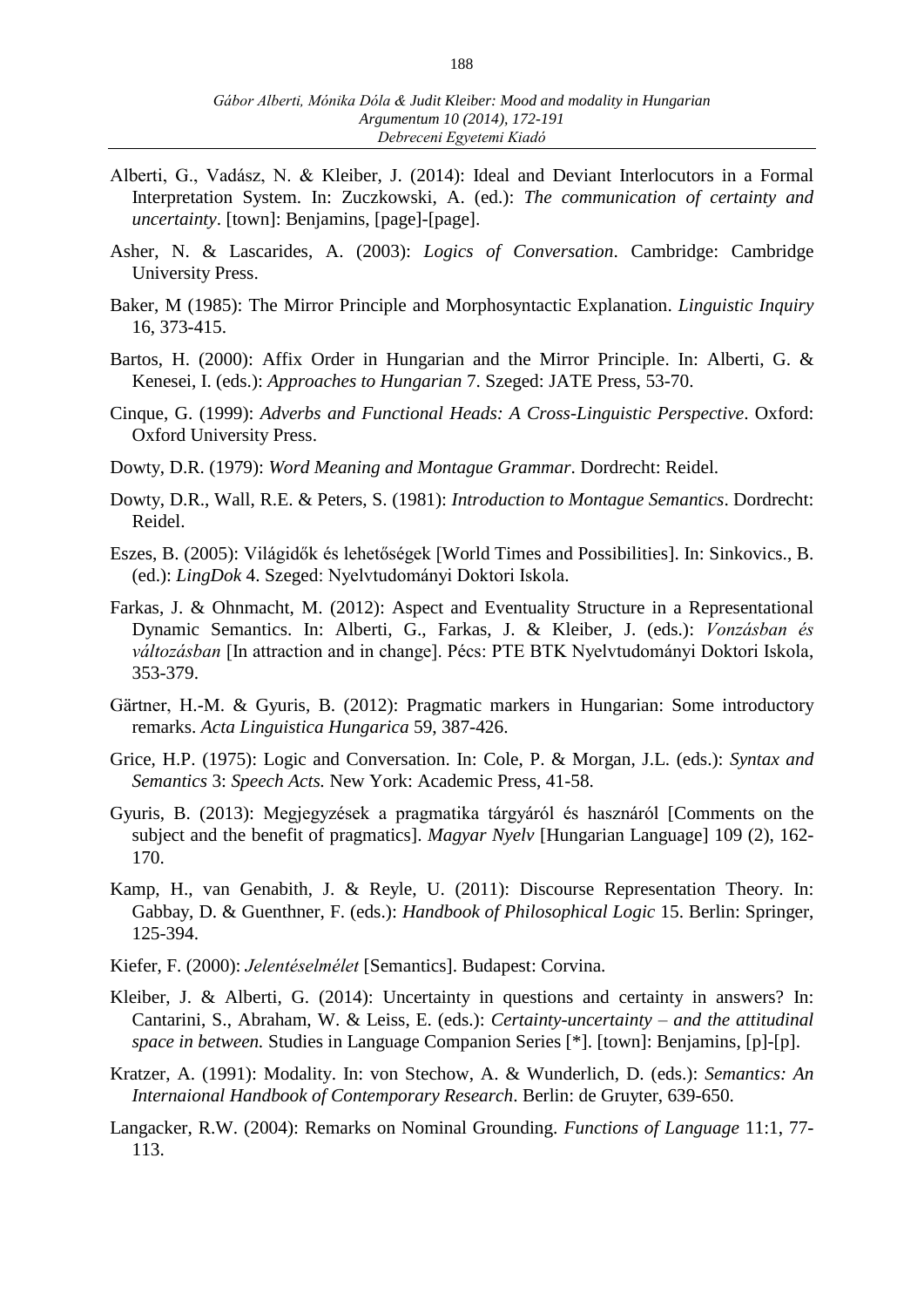- Pelyvás, P. (1998): A magyar segédigék és kognitív predikátumok episztemikus lehorgonyzó szerepéről [The role of Hungarian auxiliaries and cognitive predicates in epistemic groundig]. In: Büky, L. & Maleczki, M. (szerk.): *A magyar nyelv leírásának újabb módszerei III.* Szeged: JATE Press, 117-132.
- Pelyvás, P. (2001): Az idealizált kognitív modellek szerepe a mondat- és szövegalkotásban [The role of idealized cognitive models in producing sentences and texts]. *Officina Textologica* 5. Debrecen: Kossuth Egyetemi Kiadó. 11-26.
- Pelyvás, P. (2006): Relating Cognitive Models In Nominal Grounding. Referential, Attributive Use and Referential Opacity: A Case for a Blend? In: Benczés, R. & Csábi, Sz. (eds.): *Metaphors of sixty. Papers presented on the occasion of the 60th birthday of Zoltán Kövecses*. Budapest: SEAS, ELTE, 196-209.
- Pelyvás, P. (2013): 'And of course you want to change the title…' On the modal senses of *want*. *Argumentum* 9. Debrecen: Debreceni Egyetemi Kiadó, 268-281.
- Pollard, C. (2007): Hyperintensions. *ESSLLI 2007*, http://www.cs.tcd.ie/esslli2007.
- Seligman, J. & Moss, L.S. (1997): Situation Theory. In: van Benthem, J. & ter Meulen, A. (eds.): *Handbook of Logic and Language*. Amsterdam: Elsevier / Cambridge, Mass.: MIT Press, 239-309.

Gábor Alberti, Mónika Dóla, and Judit Kleiber University of Pécs, Department of Linguistics eALIS Theoretical, Computational and Cognitive Linguistics Research Team H-7624 Pécs, Ifjúság útja 6. {alberti.gabor, dola.monika, kleiber.judit}@pte.hu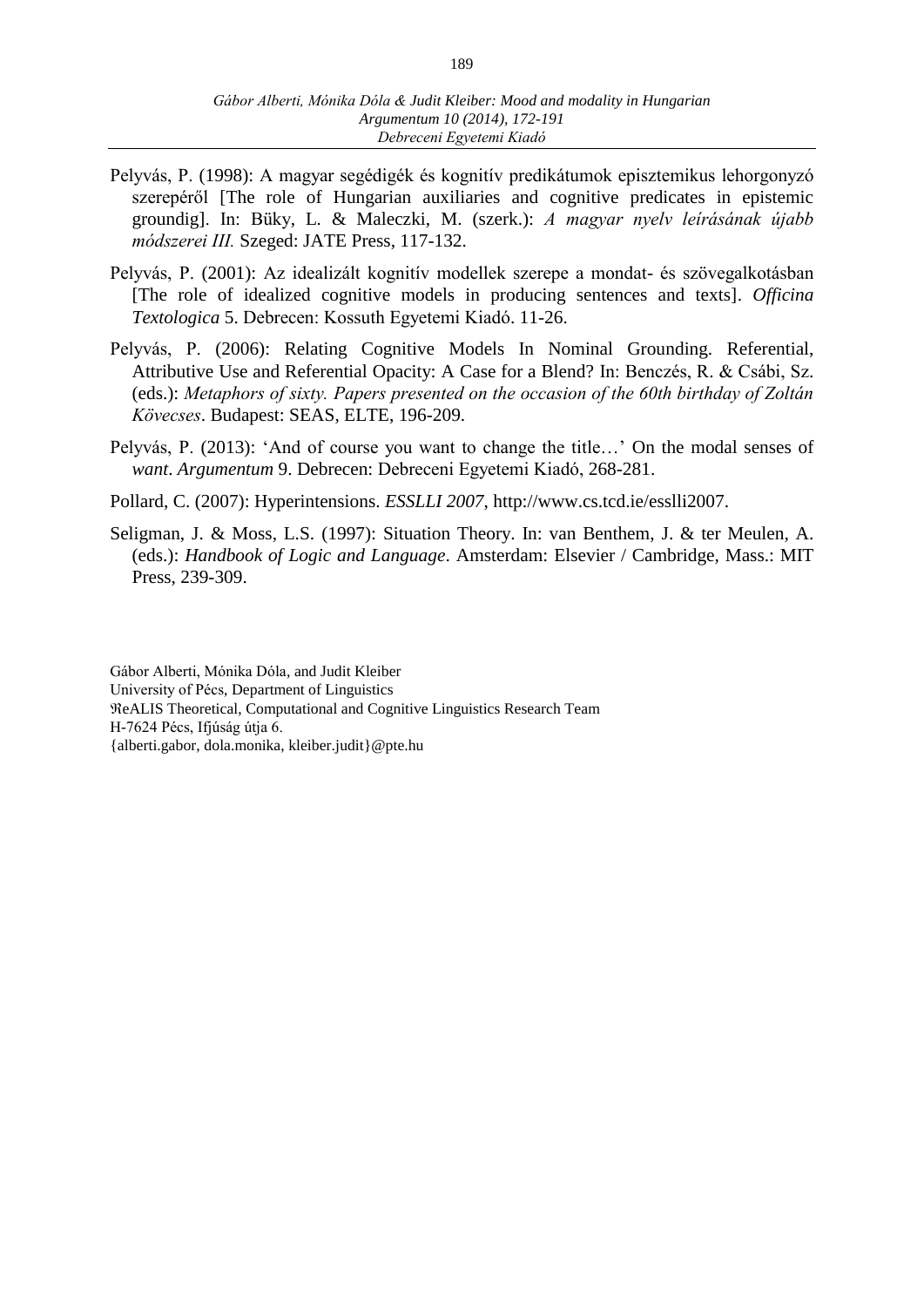#### *Gábor Alberti, Mónika Dóla & Judit Kleiber: Mood and modality in Hungarian Argumentum 10 (2014), 172-191 Debreceni Egyetemi Kiadó*

| Modality $(M) \rightarrow$ | haza megy + $-(Vt)t$                                                                                       |                                                                                                                                                                                                | haza megy + $-(Vt)t$ + vol- + -nA                                                                                                                                                                                                                                                     |                                                                                                                                                                                                           |
|----------------------------|------------------------------------------------------------------------------------------------------------|------------------------------------------------------------------------------------------------------------------------------------------------------------------------------------------------|---------------------------------------------------------------------------------------------------------------------------------------------------------------------------------------------------------------------------------------------------------------------------------------|-----------------------------------------------------------------------------------------------------------------------------------------------------------------------------------------------------------|
| $\downarrow$ Mood (m)      | home-go $+$ PAST                                                                                           |                                                                                                                                                                                                | $home-go + PAST + COPULA + COND$                                                                                                                                                                                                                                                      |                                                                                                                                                                                                           |
|                            | Anna haza ment.                                                                                            |                                                                                                                                                                                                | Anna  haza ment volna.                                                                                                                                                                                                                                                                |                                                                                                                                                                                                           |
| Ø                          | a. t (Tense)<br>$\langle \text{BEL}_{\text{MAX}} , S, v + \rangle$                                         |                                                                                                                                                                                                | d. t>m $(+boldogan$ 'happily')<br>$\langle \text{DES}, a, \tau, + \rangle$ ; $\langle \text{BEL}_{\text{MAX}}$ , s, $v, - \rangle$                                                                                                                                                    | f. m>t (+ <i>bårcsak</i> 'if only')<br>$\langle$ DES,s, v,+ $\rangle$ ; $\langle$ BEL <sub>MAX</sub> ,s,v,- $\rangle$                                                                                     |
|                            | (v:now)                                                                                                    |                                                                                                                                                                                                |                                                                                                                                                                                                                                                                                       | f. $m$ + (+ <i>mintha</i> 'as if)<br>$\langle \text{BEL}_{\text{some}} S, v, + \rangle$ ; $\langle \text{OBS}_{\text{some}} S, v, + \rangle$                                                              |
| Anna haza me het ett.      |                                                                                                            |                                                                                                                                                                                                | Anna  haza me het ett vol na.                                                                                                                                                                                                                                                         |                                                                                                                                                                                                           |
|                            | $b. \neq M$<br>$\langle \text{INT}, \tau, \tau, 0 \rangle$<br>(often, $r=s$ ; $\tau$ :<br>point of time in | c. $M \geq t$<br>$\langle$ INT,s,v,0 $\rangle$ $\langle$ BEL,h,v,+ $\rangle$<br>$\langle \text{BEL}_{\text{med}}, s, v, + \rangle$<br>$\langle \text{BEL-ASI}_{\text{great}}, s, v, + \rangle$ | e. t>M>m $\rightarrow$ t >(m\&M)<br>$\langle \text{INT}, \tau, \tau, 0 \rangle$<br>$\langle \text{BEL}_{MAX}, s, v, - \rangle$                                                                                                                                                        | g. m>t>M $(+b\acute{a}rcsak$ 'if only')<br>$\langle DES, s, v, + \rangle \langle INT, r, \tau, 0 \rangle;$<br>$\langle \text{BEL}_{MAX}, s, v, - \rangle \langle \text{INT}, r, \tau, 0 \rangle$          |
| $-hAt$<br>'can/may'        | the past);<br>$\langle \text{BEL}_{\text{MAX}} , S , v , + \rangle$                                        |                                                                                                                                                                                                | e'. t>m>M; see e. (t >(m\\mathe M));<br>or t>m>t'>M (+arra vágytam,<br><i>bárcsak</i> T wished if only') $\rightarrow$ g.<br>$\langle DES, s, \tau, + \rangle \langle INT, r, \tau, 0 \rangle;$<br>$\langle \text{BEL}_{MAX}, s, v, - \rangle \langle \text{INT}, r, \tau, 0 \rangle$ | g'. m>t>M $(+mintha$ 'as if')<br>$\langle \text{BEL}_{\text{some}}$ , s, $v, + \rangle \langle \text{INT}, r, \tau, 0 \rangle$ ;<br>$\langle EXP_{some}, s, v, + \rangle \langle INT, r, \tau, 0 \rangle$ |
|                            |                                                                                                            |                                                                                                                                                                                                | $e''$ . M>t>m (+boldogan<br>'happily')<br>$\langle DES_{\text{amax}}, S, V, + \rangle \langle DES, a, \tau, + \rangle;$<br>$\langle \text{BEL}_{\text{MAX}}$ , s, $v, - \rangle \langle \text{DES}, a, \tau, + \rangle$                                                               | $g''$ . m>M>t; $g'''$ . M>m>t = g".<br>$\rightarrow$ (m $\oplus$ M)>t (+ <i>igazán</i> 'really)<br>$\langle \text{BEL}_{MAX}, S, V, - \rangle$ ; $\langle \text{DES}_{\text{great}}, S, V, + \rangle$     |

*Table 1. Permutations of scopal hierarchies: Conditional Mood + Past Tense + -*hAt *Modality*